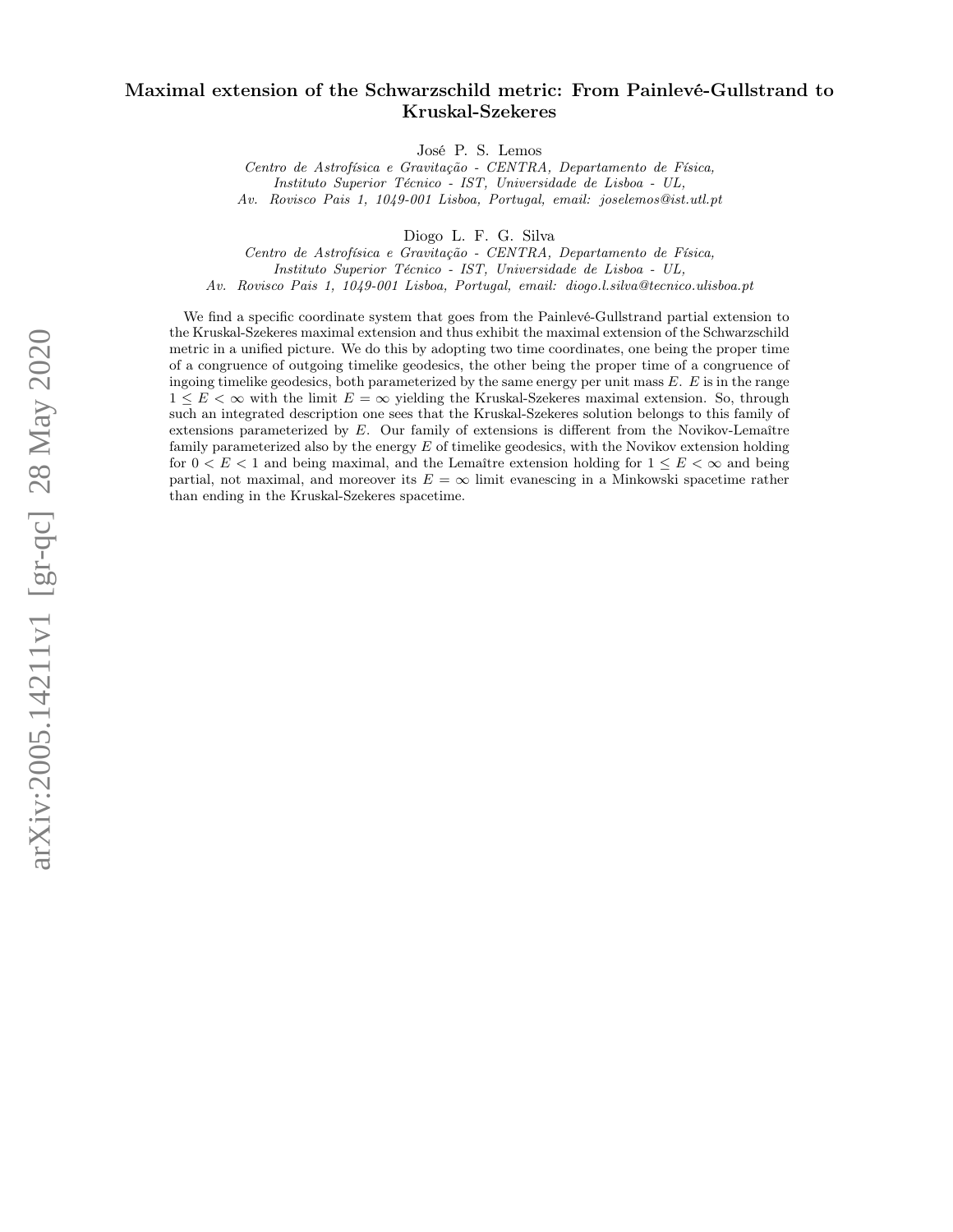### I. INTRODUCTION

The maximal analytical extension of the Schwarzschild solution was a remarkable achievement in general relativity and in the theory of black holes. For the first time the complex causal structure with a convoluted spacetime topology, stemming from the seemingly trivial generalization into general relativity of a point particle attractor in Newtonian gravitation, was unfolded.

It all started with the spherically symmetric vacuum solution of general relativity found by Schwarzschild [\[1\]](#page-16-0), that was put in different terms and in a somewhat different coordinate system by Droste [\[2\]](#page-16-1) and Hilbert [\[3\]](#page-16-2), and shown to be unique by Birkhoff [\[4\]](#page-16-3). Leaving aside Schwarzschild's interpretation of Schwarzschild's solution, it is the solution that later gave rise to black holes. To finalize its full meaning it was necessary to understand the sphere  $r = 2M$ that naturally appears in the solution and accomplish its maximal extension, i.e., finding the corresponding spacetime in which every geodesic originating from an arbitrary point in it has infinite length in both directions or ends at a singularity that cannot be removed by a coordinate transformation. These were two problems that proved difficult.

An early attempt to eliminate the  $r = 2M$  sphere obstacle and its inside was provided by Einstein and Rosen [\[5\]](#page-16-4) that tried to join smoothly at  $r = 2M$  two distinct spacetime sheets in order to get some kind of fundamental particle, in what is known as an Einstein-Rosen bridge. Misner and Wheeler [\[6\]](#page-16-5) generalized the bridge into a wormhole with a throat at its maximum opening. Wormholes became a focus of study within general relativity after Morris and Thorne [\[7\]](#page-16-6) showed that with some suitable form of matter, albeit exotic, they could be traversable, see also, e.g., the work of Lemos, Lobo and Oliveira [\[8\]](#page-16-7). The Einstein-Rosen bridge in terms of the understanding of the  $r = 2M$  sphere was a dead end, but as a nontraversable wormhole it reincarnated in the maximal extensions of the Schwarzschild metric, and as a traversable wormhole it can be put in firm ground once one properly defines it in order to have an admissible matter support, as disclosed by Guendelman, Nissimov, Pacheva, and Stoilov [\[9\]](#page-17-0).

A promising way of seeing the Schwarzschild solution, whatever the motivation, came with Painlevé [\[10\]](#page-17-1) that changed the Schwarzschild time coordinate into the proper time of a congruence of ingoing timelike geodesics, or equivalently of ingoing test particles planted over them, with energy per unit mass  $E$  equal to one, that admitted to put the line element in a new form that was not singular at  $r = 2M$ . This procedure was also discovered by Gullstrand [\[11\]](#page-17-2), and the resulting line element, which works as for outgoing as for ingoing timelike geodesics, is called the Painlevé-Gullstrand line element of the Schwarzschild solution, or simply referred as Painlevé-Gullstrand solution, and in both forms it is an analytical extension, although partial, of the original Schwarzschild solution. The generalization of this line element to accommodate a congruence of timelike geodesics with any  $E$ , less or greater than one, was given by Gautreau and Hoffmann [\[12\]](#page-17-3). The Painlevé-Gullstrand line element, not being singular at  $r = 2M$ , is useful in many understandings of black hole physics. For instance, it has been used by Parikh and Wilczek to understand how Hawking radiation proceeds [\[13\]](#page-17-4), or as a guide for a better understanding of the  $r = 2M$  sphere by Martel and Poisson [\[14\]](#page-17-5), or to understand in new ways the Kerr metric by Natário [\[15\]](#page-17-6), or as a generalized slicing of the Schwarzschild spacetime by Finch [\[16\]](#page-17-7) and MacLaurin [\[17\]](#page-17-8).

An extension of the Painlevé-Gullstrand line element was given by Lemaître [\[18\]](#page-17-9) that transformed the time and radial coordinates of the Schwarzschild solution to the proper time of ingoing timelike geodesics with  $E = 1$  and to a suitable new comoving radial coordinate, and showed in a stroke that  $r = 2M$  was a fine sphere, with nothing singular about it, performing thus an analytical extension, although partial, of the Schwarzschild solution. Novikov [\[19\]](#page-17-10) understood that for timelike geodesics with  $0 < E < 1$  it was possible to perform a maximal analytical extension and display the Schwarzschild solution in its fullness. The Lemaître extension, as an exterior spacetime, was implicitly used in the gravitational contraction of a cloud of dust by Oppenheimer and Snyder to discover black holes and their formation for the first time with the natural appearance of an exterior event horizon at  $r = 2M$  [\[20\]](#page-17-11). Presentations of the Novikov-Lemaitre extensions can be seen in several places. The Novikov maximal extension is worked through in Zel'dovich and Novikov's book [\[21\]](#page-17-12) and in Gautreau [\[22\]](#page-17-13), and the Lemaître extension is featured, e.g., in the detailed book by Krasiński [\[23\]](#page-17-14) and in the very useful book of Blau [\[24\]](#page-17-15).

Remarkably, there is a parallel development that uses lightlike, or null, geodesics rather than timelike ones. Indeed, Eddington [\[25\]](#page-17-16) used ingoing null geodesics to transform the Schwarzschild time into a new time that straightened out those very ingoing null geodesics and to put the line element in a new form that was not singular at  $r = 2M$ . This was recovered by Finkelstein [\[26\]](#page-17-17), and then Penrose [\[27\]](#page-17-18) understood that it was more natural to use the corresponding advanced null coordinate to represent the metric and the line element. This form works as for outgoing as for ingoing null geodesics, and the solution is correspondingly called the Schwarzschild solution in retarded or in advanced null Eddington-Finkelstein coordinates, respectively. Both forms are analytical extensions, although partial, of the original Schwarzschild solution. The Eddington-Finkelstein line element, not being singular at  $r = 2M$  is also useful in many understandings of black hole physics. For instance, it has been used by Alcubierre and Bruegmann in black hole excision in 3+1 numerical relativity [\[28\]](#page-17-19), or as a guide for a better understanding of the  $r = 2M$  sphere by Adler, Bjorken, Chen, and Liu [\[29\]](#page-17-20), or to understand perturbatively the accretion of matter onto a black hole [\[30\]](#page-17-21), or to understand the stress-energy tensor of quantum fields involved in the evaporation of a black hole [\[31\]](#page-17-22), or even to treat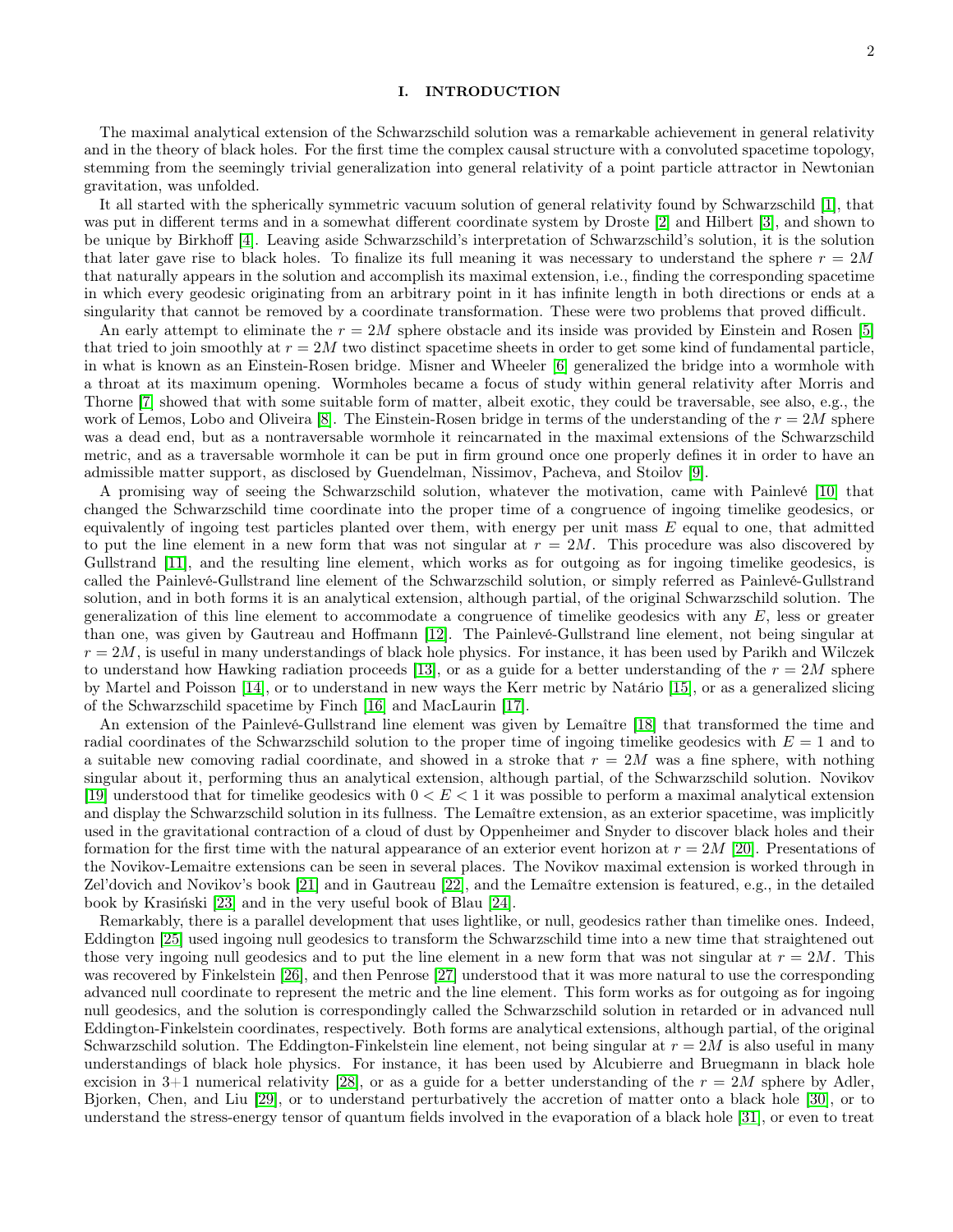quantum gravitational problems related to coordinate transformations [\[32\]](#page-17-23).

An extension to the Eddington-Finkelstein line element was given by Kruskal [\[33\]](#page-17-24) and Szekeres [\[34\]](#page-17-25). By using both outgoing and ingoing null geodesics to transform the Schwarzschild time and the Schwarzschild radius coordinates into new analytical extended time and spatial coordinates, both the outgoing and the ingoing null geodesics were straightened out and in addition one could pass with ease the sphere  $r = 2M$  in all directions. In this way the maximal analytical extension of the Schwarzschild solution was unfolded, in a single coordinate system, into its full form. Fuller and Wheeler [\[35\]](#page-17-26) revealed its dynamic structure with a nontraversable Einstein-Rosen bridge, i.e., a nontraversable wormhole, lurking in-between two distinct asymptotically flat spacetime regions and driving, out of spacetime spacelike singularities at  $r = 0$ , the creation of a white hole into the formation of a black hole. Prior maximal extensions had also been given in Synge [\[36\]](#page-17-27) and Fronsdal [\[37\]](#page-17-28) using several coordinate systems or embeddings, rather than the unique coordinate system of the Kruskal-Szekeres extension. Modern presentations of the Kruskal-Szekeres solution can be seen in the books on general relativity and gravitation by Hawking and Ellis [\[38\]](#page-17-29), Misner, Thorne, and Wheeler [\[39\]](#page-17-30), Wald [\[40\]](#page-17-31), d'Inverno [\[41\]](#page-17-32), Bronnikov and Rubin [\[42\]](#page-17-33), and Chruściel [\[43\]](#page-17-34), and in many other places, where double null coordinates are usually employed. The Kruskal-Szekeres line element, with its maximal properties, is certainly useful in a great very many understandings of black hole physics, notably, it surely is a prototype of gravitational collapse. To name two further examples of its applicability, Zaslavskii [\[44\]](#page-17-35) has used its properties to suitably define high energy collisions in the vicinity of the event horizon, and Hodgkinson, Louko, and Ottewill [\[45\]](#page-17-36) have examined the response of particle detectors to fields in diverse quantum vacuum states working with Kruskal-Szekeres spacetime and coordinates.

Now, the Painlevé-Gullstrand line element uses as coordinate the proper time of a congruence of outgoing or ingoing timelike geodesics and the Eddington-Finkelstein line element uses as coordinate the retarded or advanced null parameter of a congruence of outgoing or ingoing null geodesics, respectively. There is a connection between the two coordinate systems as worked out by Lemos [\[46\]](#page-17-37), who showed that by taking the  $E = \infty$  limit of the Painlevé-Gullstrand line element, and more generally its Lemaître-Tolman-Bondi generalization to include dust matter, one obtains the Eddington-Finkelstein line element, and more generally its Vaidya generalization to include incoherent radiation. Indeed, since  $E$  is the energy per unit mass of the timelike geodesic, or of the particle placed over it, when the mass goes to zero,  $E$  goes to infinity, and the proper time along the timelike geodesic turns into a well defined affine parameter along the null geodesic, or along the lightlike particle trajectory placed over it.

But now we have a conundrum. The Novikov-Lemaitre family of solutions parameterized by E comes out of the corresponding Painlevé-Gullstrand family with the addition of an appropriate radial coordinate. On the one hand, the Novikov solution is maximal, on the other hand, the Lemaître solution is not. Moreover, although Painlevé-Gullstrand goes into Eddington-Finkelstein in the  $E = \infty$  limit, Lemaître does not go into Kruskal-Szekeres in the  $E = \infty$  limit, instead it dies in a Minkowski spacetime. But Eddington-Finkelstein goes into Kruskal-Szekeres. In brief, Painlevé-Gullstrand goes into Novikov-Lemaître that does not go into Kruskal-Szekeres, and Painlevé-Gullstrand goes into Eddington-Finkelstein that goes into Kruskal-Szekeres. So, there is a missing link. What is the maximal extension that starts from Painlevé-Gullstrand and in the  $E = \infty$  limit goes into the Kruskal-Szekeres maximal extension?

Here, we find the maximal analytic extension of the Schwarzschild spacetime that goes from Painlevé-Gullstrand to Kruskal-Szekeres yielding a unified picture of extensions. By using two analytically extended Painlevé-Gullstrand time coordinates, we find another way of obtaining the maximal analytic extension of the Schwarzschild spacetime. It is parameterized by the energy  $E$  of the outgoing and ingoing timelike geodesics. The extension is valid for  $1 \leq E \leq \infty$ , with the case  $E = \infty$  giving the Kruskal-Szekeres extension. So the Kruskal-Szekeres extension is a member of this family. It is a different family from the Novikov-Lemaître family, which does not have as its member the Kruskal-Szekeres extension, and moreover the  $E \geq 1$  Lemaître extension is not maximal. It is certainly opportune to incorporate into a family of maximal E extensions of the Schwarzschild metric, the maximal extension of Kruskal and Szekeres in the year we celebrate its 60 years.

The paper is organized as follows. In Sec. [II,](#page-3-0) we give the Schwarzschild metric in double Painlevé-Gullstrand coordinates for  $E > 1$ . In Sec. [III,](#page-4-0) we extend the Schwarzschild metric for  $E > 1$  past the  $r = 2M$  coordinate singularity using analytical extended coordinates, and produce its maximal analytical extension. In Sec. [IV,](#page-8-0) we give the  $E = 1$  maximal analytical extension as the limit from  $E > 1$ . In Sec. [V,](#page-10-0) we give the  $E = \infty$  maximal analytical extension as the limit from  $E > 1$  and show that it is the Kruskal-Szekeres maximal extension. In Sec. [VI,](#page-12-0) we present the causal structure of the maximal extended spacetime for several E, from  $E = 1$  to  $E = \infty$ . In Sec. [VII,](#page-15-0) we conclude. In the Appendix, we show in detail the limits  $E = 1$  and  $E = \infty$  directly from the  $E > 1$  generic case.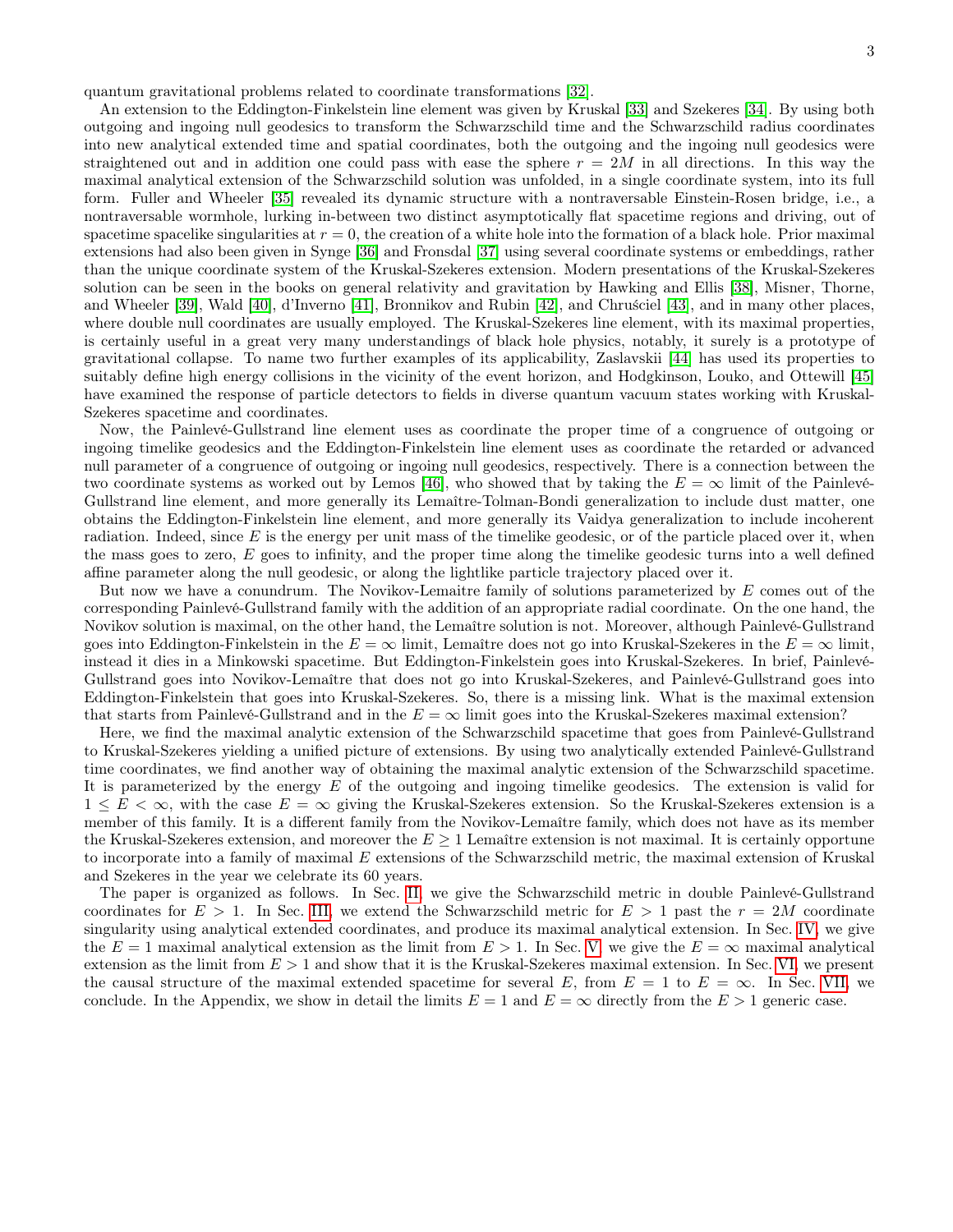# <span id="page-3-0"></span>II. THE SCHWARZSCHILD SOLUTION IN DOUBLE PAINLEVÉ-GULLSTRAND FORM

The vacuum Einstein equation  $G_{ab} = 0$ , where  $G_{ab}$  is the Einstein tensor and a, b are spacetime indices, give for a line element  $ds^2 = g_{ab}(x^a)dx^a dx^b$ , where  $g_{ab}(x^a)$  is the metric and  $x^a$  are the coordinates, in the classical standard spherical symmetric coordinates  $(t, r, \theta, \phi)$  the Schwarzschild solution, namely,

<span id="page-3-1"></span>
$$
ds^{2} = -\left(1 - \frac{2M}{r}\right)dt^{2} + \frac{dr^{2}}{1 - \frac{2M}{r}} + r^{2}(d\theta^{2} + \sin^{2}\theta \, d\phi^{2}),\tag{1}
$$

where M is the spacetime mass. We assume  $M \geq 0$  and  $r \geq 0$ . In this form the line element, and so the metric, is singular at the, Schwarzschild, gravitational, or event horizon radius  $r = 2M$ , and at  $r = 0$ . For  $r > 2M$ , the Schwarzschild coordinate t is timelike and the coordinate r is spacelike, a radial coordinate. For  $r < 2M$ , these coordinates swap roles, the Schwarzschild coordinate t is spacelike and the coordinate r is timelike.

We now apply a first coordinate transformation such that the Schwarzschild time  $t$  in Eq. [\(1\)](#page-3-1) goes into a new time  $t = t(t, r)$  given in differential form by

<span id="page-3-2"></span>
$$
dt = Edt - \frac{\left(E^2 - 1 + \frac{2M}{r}\right)^{1/2}}{1 - \frac{2M}{r}} dr,
$$
\n(2)

with  $E \geq 1$ , E being a parameter. This is a Painlevé-Gullstrand coordinate transformation for the congruence of outgoing radial timelike geodesics with energy  $E$ . We can also perform a different coordinate transformation, such that the Schwarzschild time t in Eq. [\(1\)](#page-3-1) goes into a new time  $\tau = \tau(t, r)$  given in differential form by

<span id="page-3-3"></span>
$$
d\tau = E dt + \frac{\left(E^2 - 1 + \frac{2M}{r}\right)^{1/2}}{1 - \frac{2M}{r}} dr.
$$
\n(3)

with  $E \geq 1$ , E being the same parameter as above. This is a Painlevé-Gullstrand coordinate transformation for the congruence of ingoing radial timelike geodesics with energy E. The two transformations together,  $t = t(t, r)$  and  $\tau = \tau(t,r)$ , Eqs. [\(2\)](#page-3-2) and [\(3\)](#page-3-3), respectively, can then be seen as a transformation from the Schwarzschild time and radius  $(t, r)$  to the two new coordinates  $(t, \tau)$ . The inverse transformations, from  $(t, \tau)$  to  $(t, r)$ , in differential form are

<span id="page-3-4"></span>
$$
Edt = \frac{1}{2} \left( \mathrm{d}t + \mathrm{d}\tau \right),\tag{4}
$$

<span id="page-3-5"></span>
$$
\frac{\left(E^2 - 1 + \frac{2M}{r}\right)^{1/2}}{\left(1 - \frac{2M}{r}\right)} dr = \frac{1}{2} \left(-\mathrm{d}t + \mathrm{d}\tau\right). \tag{5}
$$

Applying the coordinate transformation given in Eq. [\(2\)](#page-3-2) to the Schwarzschild line element, Eq. [\(1\)](#page-3-1), gives the line element in Painlevé-Gullstrand outgoing coordinates with energy parameter  $E \ge 1$ , namely,  $ds^2 = -\frac{1}{E^2} \left(1 - \frac{2M}{r}\right) dt^2$  $-2\frac{1}{E^2}\sqrt{E^2-1+\frac{2M}{r}}dt\,dr+\frac{1}{E^2}dr^2+r^2(d\theta^2+\sin^2\theta\,d\phi^2)$ . This form of the metric is not singular anymore at  $r=2M$ , but there is still the singularity at  $r = 0$  which cannot be removed. Note that inside  $r = 2M$  this Painlevé-Gullstrand form has the feature of having two time coordinates,  $t$  and r. Applying the coordinate transformation given in Eq. [\(3\)](#page-3-3) to the Schwarzschild metric, Eq. [\(1\)](#page-3-1), gives the metric in Painlevé-Gullstrand ingoing coordinates with energy parameter  $E \ge 1$ , namely,  $ds^2 = -\frac{1}{E^2} \left(1 - \frac{2M}{r}\right) d\tau^2 + 2\frac{1}{E^2} \sqrt{E^2 - 1 + \frac{2M}{r}} d\tau dr + \frac{1}{E^2} dr^2 + r^2 (d\theta^2 + \sin^2 \theta d\phi^2)$ . This form of the metric is also not singular anymore at  $r = 2M$ , but there is still the singularity at  $r = 0$  which cannot be removed. Note that inside  $r = 2M$  this Painlevé-Gullstrand form has the feature of having two time coordinates,  $\tau$ and r. All of this is well known.

We now apply a simultaneous coordinate transformation, given through Eqs.  $(2)-(3)$  $(2)-(3)$  $(2)-(3)$ , or if one prefers Eqs.  $(4)-(5)$  $(4)-(5)$  $(4)-(5)$ , to the Schwarzschild metric, Eq. [\(1\)](#page-3-1), to get

$$
ds^{2} = -\frac{1}{4E^{2}} \frac{1 - \frac{2M}{r}}{E^{2} - 1 + \frac{2M}{r}} \left[ -\left(1 - \frac{2M}{r}\right) (dt^{2} + d\tau^{2}) + 2\left(2E^{2} - 1 + \frac{2M}{r}\right) dt d\tau \right] +
$$
  
+  $r^{2}(t, \tau) (d\theta^{2} + \sin^{2}\theta d\phi^{2}),$  (6)

<span id="page-3-6"></span>with  $r(t, \tau)$  obtained via Eq. [\(5\)](#page-3-5) and depends on whether  $E = 1$  or  $E > 1$ . This is the Schwarzschild metric in double Painlevé-Gullstrand coordinates.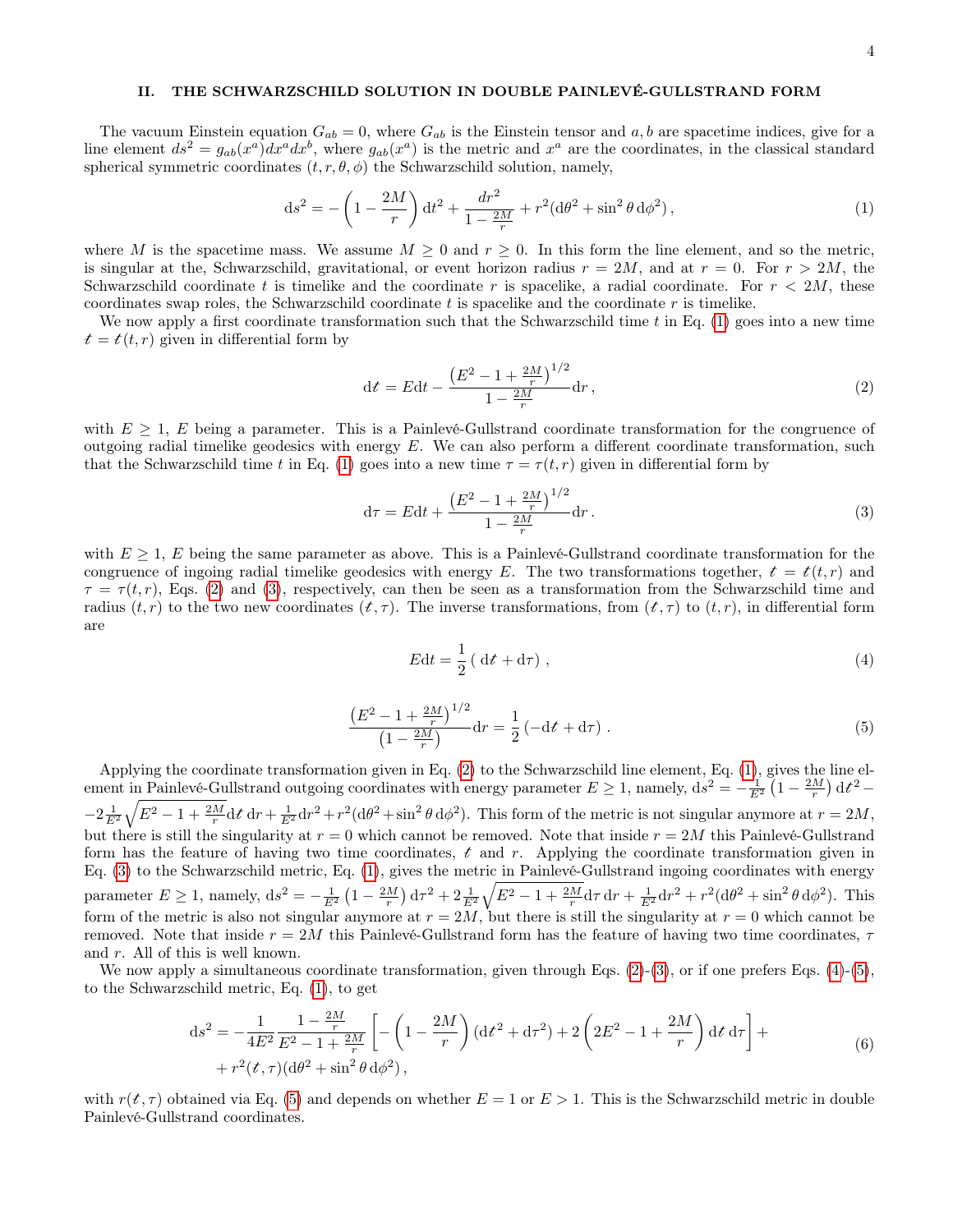The line element of Eq. [\(6\)](#page-3-6) is still degenerate for  $r = 2M$ . So, if we want to extend it past this sphere we have to perform another set of coordinate transformations. This set is given by  $\frac{t'}{M} = -\exp\left(-\frac{t}{4ME}\right)$  and  $\frac{\tau'}{M} = \exp\left(-\frac{\tau}{4ME}\right)$ . When applied to Eq. [\(9\)](#page-4-1), it gives,  $ds^2 = 4M^2 \frac{1-\frac{2M}{r}}{E^2-1+\frac{2M}{r}} \left[ (1-\frac{2M}{r}) \left( \frac{dt'^2}{t'^2} \right) \right]$  $\frac{dt'^2}{t'^2} + \frac{d\tau'^2}{\tau'^2}$  $\frac{d\tau'^2}{\tau'^2}$  + 2  $\left(2E^2-1+\frac{2M}{r}\right)\frac{dt'}{t'}$  $\frac{\mathrm{d}t'}{t'}\frac{\mathrm{d}\tau'}{\tau'}$  $\frac{d\tau'}{d\tau'}$  +  $+r^{2}(t',\tau')$  (d $\theta^{2}$  + sin<sup>2</sup>  $\theta$  d $\phi^{2}$ ), with  $r(t',\tau')$  a function that is given implicitly. The form of this metric will depend on the value of  $E$  through the solution to the differential coordinate relations, Eqs. [\(2\)](#page-3-2) and [\(3\)](#page-3-3), or equivalently, Eqs. [\(4\)](#page-3-4)-[\(5\)](#page-3-5). Clearly, the case  $E < 1$  cannot be treated from the formulas above and we have dismissed it from the start. Therefore we restrict the analysis to  $1 \leq E < \infty$ . The  $E = 1$  and  $E = \infty$  can be seen as limiting cases of the generic  $E > 1$  case. Let us do the  $E > 1$  case in detail and then treat  $E = 1$  and  $E = \infty$  as the inferior and superior limiting cases, respectively, of  $E > 1$ .

### <span id="page-4-0"></span>III. MAXIMAL ANALYTIC EXTENSION FOR  $E > 1$  AS GENERIC CASE

To start building the maximal analytic extension for  $E > 1$ , we find the solutions to the new coordinates t and  $\tau$ from Eqs. [\(2\)](#page-3-2) and [\(3\)](#page-3-3). When  $E > 1$  they are

$$
t = Et - r\sqrt{E^2 - 1 + \frac{2M}{r}} - 2ME \ln \left| \frac{2M}{r} \left( \frac{\frac{r}{2E^2} - 1}{2E^2 - 1 + \frac{2M}{r} + 2E\sqrt{E^2 - 1 + \frac{2M}{r}}} \right) \right| - N\frac{2E^2 - 1}{\sqrt{E^2 - 1}} \ln \left[ \frac{r}{M} \left( \sqrt{E^2 - 1} \sqrt{E^2 - 1 + \frac{2M}{r}} + E^2 - 1 + \frac{M}{r} \right) \right],
$$
\n(7)

<span id="page-4-3"></span><span id="page-4-2"></span>
$$
\sqrt{E^2 - 1} \left[ M \sqrt{r} + \frac{r}{r} \right]
$$
  
\n
$$
\tau = Et + r\sqrt{E^2 - 1 + \frac{2M}{r}} + 2ME \ln \left| \frac{2M}{r} \left( \frac{\frac{r}{2M} - 1}{2E^2 - 1 + \frac{2M}{r} + 2E\sqrt{E^2 - 1 + \frac{2M}{r}}} \right) \right| + M\frac{2E^2 - 1}{\sqrt{E^2 - 1}} \ln \left[ \frac{r}{M} \left( \sqrt{E^2 - 1} \sqrt{E^2 - 1 + \frac{2M}{r}} + E^2 - 1 + \frac{M}{r} \right) \right].
$$
 (8)

<span id="page-4-1"></span>The line element to start with is

$$
ds^{2} = -\frac{1}{4E^{2}} \frac{1 - \frac{2M}{r}}{E^{2} - 1 + \frac{2M}{r}} \left[ -\left(1 - \frac{2M}{r}\right) (dt^{2} + d\tau^{2}) + 2\left(2E^{2} - 1 + \frac{2M}{r}\right) dt d\tau \right] +
$$
  
+  $r^{2} (d\theta^{2} + \sin^{2} \theta d\phi^{2}),$  (9)

which is taken from Eq. [\(6\)](#page-3-6), now bearing in mind that  $E > 1$  implicitly here, and with  $r = r(t, \tau)$  being obtained via Eqs. [\(7\)](#page-4-2) and [\(8\)](#page-4-3), i.e.,

<span id="page-4-4"></span>
$$
r\sqrt{E^2 - 1 + \frac{2M}{r}} + 2ME \ln \left| \frac{2M}{r} \left( \frac{\frac{r}{2M} - 1}{2E^2 - 1 + \frac{2M}{r} + 2E\sqrt{E^2 - 1 + \frac{2M}{r}}} \right) \right| + M\frac{2E^2 - 1}{\sqrt{E^2 - 1}} \ln \left[ \frac{r}{M} \left( \sqrt{E^2 - 1} \sqrt{E^2 - 1 + \frac{2M}{r}} + E^2 - 1 + \frac{M}{r} \right) \right] = \frac{1}{2} \left( -t + \tau \right). \tag{10}
$$

The line element Eq. [\(9\)](#page-4-1) is still degenerate at  $r = 2M$ . So, if we want to extend past it we have to do something. To remove this behavior, we proceed with two new coordinate transformations given by  $\frac{t'}{M} = -\exp(-\frac{t}{4ME})$  and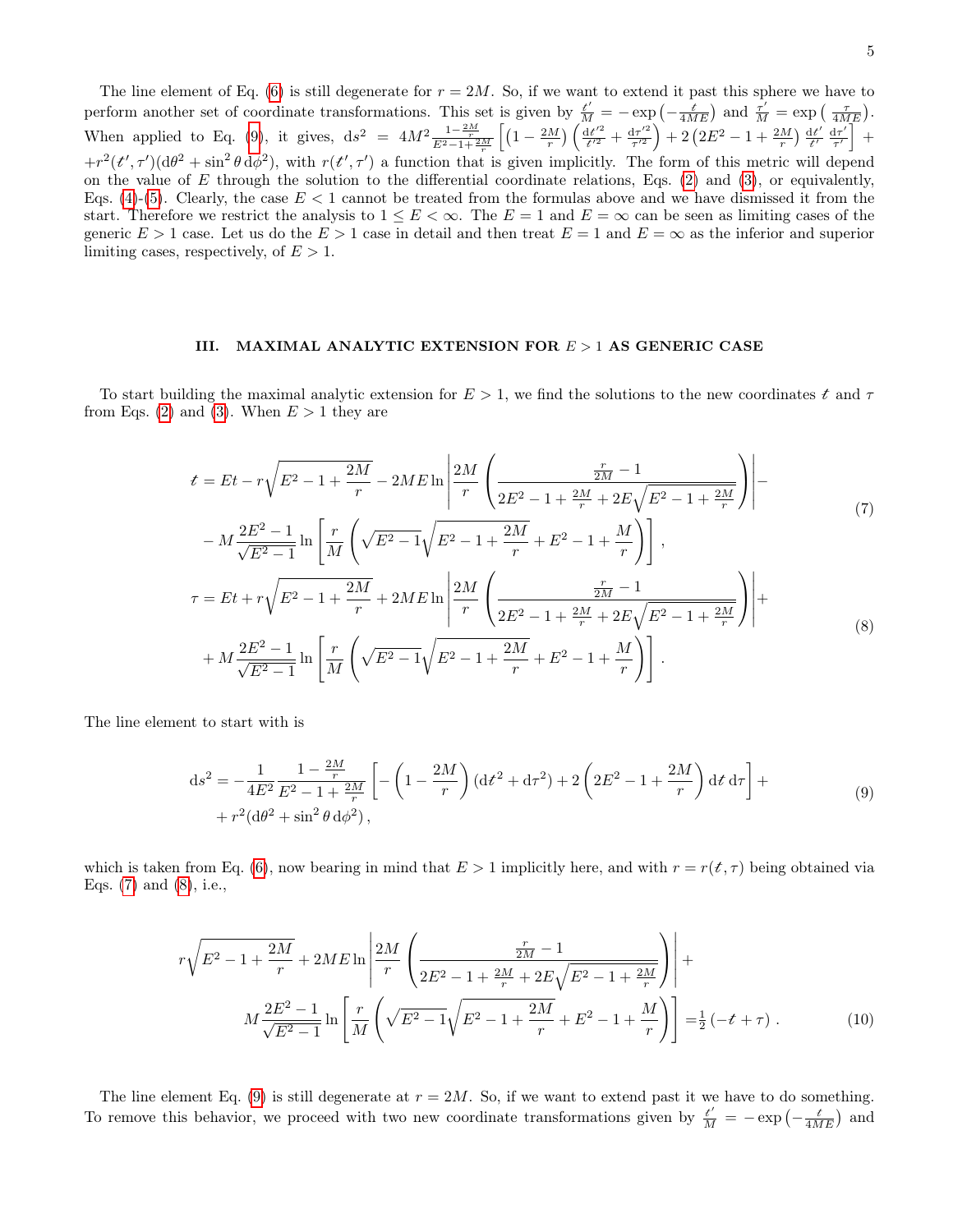$\frac{\tau'}{M}$  = exp  $\left(\frac{\tau}{4ME}\right)$ , for  $r > 2M$ . Then, using Eqs. [\(7\)](#page-4-2) and [\(8\)](#page-4-3) the maximal extended coordinates  $t'$  and  $\tau'$  are

<span id="page-5-0"></span>
$$
\frac{t'}{M} = -\exp\left(-\frac{t}{4ME}\right), \text{ i.e.,}
$$
\n
$$
\frac{t'}{M} = -\sqrt{\frac{2M}{r}} \frac{\sqrt{\frac{r}{2M} - 1}}{\sqrt{2E^2 - 1 + \frac{2M}{r} + 2E\sqrt{E^2 - 1 + \frac{2M}{r}}}} \exp\left(-\frac{t}{4M} + \frac{r}{4ME}\sqrt{E^2 - 1 + \frac{2M}{r}}\right) \times
$$
\n
$$
\times \left[ \frac{r}{M} \left(\sqrt{E^2 - 1}\sqrt{E^2 - 1 + \frac{2M}{r}} + E^2 - 1 + \frac{M}{r}\right) \right]^{\frac{2E^2 - 1}{4E\sqrt{E^2 - 1}}},
$$
\n
$$
\frac{\tau'}{M} = \exp\left(\frac{\tau}{4ME}\right), \text{ i.e.,}
$$
\n
$$
\frac{\tau'}{M} = \sqrt{\frac{2M}{r}} \frac{\sqrt{\frac{r}{2M} - 1}}{\sqrt{2E^2 - 1 + \frac{2M}{r} + 2E\sqrt{E^2 - 1 + \frac{2M}{r}}}} \exp\left(\frac{t}{4M} + \frac{r}{4ME}\sqrt{E^2 - 1 + \frac{2M}{r}}\right) \times
$$
\n
$$
\times \left[ \frac{r}{M} \left(\sqrt{E^2 - 1}\sqrt{E^2 - 1 + \frac{2M}{r}} + E^2 - 1 + \frac{M}{r}\right) \right]^{\frac{2E^2 - 1}{4E\sqrt{E^2 - 1}}},
$$
\n(12)

respectively. Putting  $t'$  and  $\tau'$  given in Eqs. [\(11\)](#page-5-0) and [\(12\)](#page-5-1), respectively, into the line element Eq. [\(9\)](#page-4-1), one finds the new line element in coordinates  $(t', \tau', \theta, \phi)$  given by

<span id="page-5-2"></span><span id="page-5-1"></span>
$$
ds^{2} = -4\left(\frac{2E^{2} - 1 + \frac{2M}{r} + 2E\sqrt{E^{2} - 1 + \frac{2M}{r}}}{E^{2} - 1 + \frac{2M}{r}}\right) \exp\left(-\frac{r}{2ME}\sqrt{E^{2} - 1 + \frac{2M}{r}}\right) \times
$$
  

$$
\times \left(\frac{M}{r}\frac{1}{E^{2} - 1 + \frac{M}{r} + \sqrt{E^{2} - 1}\sqrt{E^{2} - 1 + \frac{2M}{r}}}\right) \times
$$
  

$$
\times \left[-\frac{1}{M^{2}}\left(2E^{2} - 1 + \frac{2M}{r} + 2E\sqrt{E^{2} - 1 + \frac{2M}{r}}\right) \exp\left(-\frac{r}{2ME}\sqrt{E^{2} - 1 + \frac{2M}{r}}\right) \times
$$
  

$$
\times \left(\frac{M}{r}\frac{1}{E^{2} - 1 + \frac{M}{r} + \sqrt{E^{2} - 1}\sqrt{E^{2} - 1 + \frac{2M}{r}}}\right) \exp\left(-\frac{r}{2ME}\sqrt{E^{2} - 1 + \frac{2M}{r}}\right) \times
$$
  

$$
+2\left(2E^{2} - 1 + \frac{M}{r} + \sqrt{E^{2} - 1}\sqrt{E^{2} - 1 + \frac{2M}{r}}}\right) \frac{e^{2E^{2} - 1}}{(r'^{2}dt'^{2} + t'^{2}dr'^{2}) +
$$
  

$$
+2\left(2E^{2} - 1 + \frac{2M}{r}\right)dt'dr'\right] + r^{2}(d\theta^{2} + \sin^{2}\theta d\phi^{2}),
$$
 (13)

<span id="page-5-3"></span>where  $r = r(t', \tau')$  is defined implicitly as a function of  $t'$  and  $\tau'$  through

$$
\left(\frac{\frac{r}{2M}-1}{2E^2-1+\frac{2M}{r}+2E\sqrt{E^2-1+\frac{2M}{r}}}\right)\frac{2M}{r}\exp\left(\frac{r}{2ME}\sqrt{E^2-1+\frac{2M}{r}}\right)\times
$$
\n
$$
\times\left[\frac{r}{M}\left(E^2-1+\frac{M}{r}+\sqrt{E^2-1}\sqrt{E^2-1+\frac{2M}{r}}\right)\right]^{\frac{2E^2-1}{2E\sqrt{E^2-1}}}=-\frac{t'}{M}\frac{\tau'}{M}.
$$
\n(14)

All of this is done so that t' and  $\tau'$  have ranges  $-\infty < t' < \infty$  and  $-\infty < \tau' < \infty$ , which Eqs. [\(13\)](#page-5-2) and [\(14\)](#page-5-3) permit. Several properties are now worth mentioning.

In terms of the coordinates  $(t, \tau)$ , or  $(t, r)$ , the coordinate transformations that yield the maximal extended coordinates  $(t', \tau')$  with infinite ranges have to be broadened, resulting in the existence of four regions, regions I, II, III, and IV. Region I is the region where the transformations Eqs. [\(11\)](#page-5-0) and [\(12\)](#page-5-1) hold, i.e., it is a region with  $t' \leq 0$  and  $\tau' \geq 0$ . It is a region with  $r \geq 2M$  and  $-\infty < t < \infty$ . Of course, in this region Eqs. [\(13\)](#page-5-2) and [\(14\)](#page-5-3) hold. Region II, a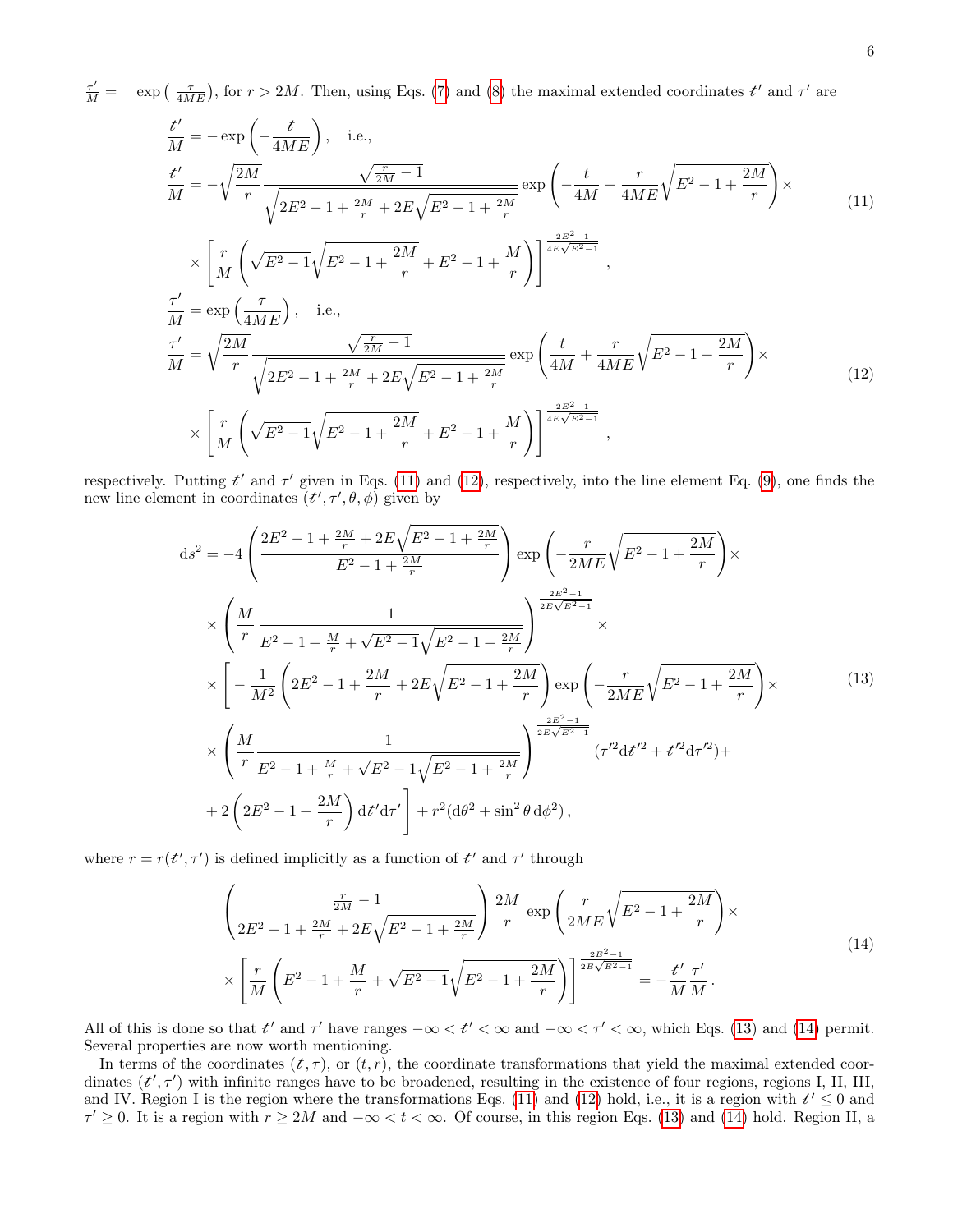region for which 
$$
r \leq 2M
$$
, gets a different set of coordinate transformations. In this  $r \leq 2M$  region, due to the moduli  
appearing in Eqs. (7) and (8) and the change of sign in Eq. (9), one defines instead  $\ell'$  as  $\frac{r}{M} = + \exp\left(-\frac{2M}{4MR}\right) = \sqrt{\frac{2M}{r}\sqrt{\frac{2F^2-1}{\sqrt{4E^2-1}+\frac{2K}{r^2}}}\exp\left(-\frac{1}{4M} + \frac{F}{4MR}\sqrt{E^2-1} + \frac{2\Delta T}{r^2}\right)\left[\frac{r}{M}\left(\sqrt{E^2-1}\sqrt{E^2-1} + \frac{2M}{r} + E^2 - 1 + \frac{2M}{r}\right)\right] \frac{r}{4E\sqrt{E^2-1}} \exp\left(\frac{1}{4M} + \frac{1}{4M}\sqrt{E^2-1} + \frac{2M}{r} + E^2 - 1 + \frac{2M}{r}\right)$   
 $\times \left[\frac{r}{M}\left(\sqrt{E^2-1}\sqrt{E^2-1} + \frac{2M}{r} + E^2 - 1 + \frac{M}{r}\right)\right] \frac{zE^2-1}{r^2\sqrt{2E^2-1}+\frac{2K}{r^2}}\exp\left(\frac{1}{4M} + \frac{1}{4M}\sqrt{E}\sqrt{E^2-1} + \frac{2M}{r} + E^2 - 1 + \frac{2M}{r}\right)$   
 $\times \left[\frac{r}{M}\left(\sqrt{E^2-1}\sqrt{E^2-1} + \frac{2M}{r} + E^2 - 1 + \frac{M}{r}\right)\right] \frac{zE^2-1}{r^2\sqrt{2E^2-1}+\frac{2K}{r^2}}\exp\left(\frac{1}{4M} + \frac{1}{4M}\sqrt{E}\sqrt{E^2-1} + \frac{2M}{r}\right)$   
 $\times \left[\frac{1}{4K}\left(\sqrt{E^2-1}\sqrt{E^2-1} + \frac{2M}{r} + E^2 - 1 + \frac{M}{r}\right)\right] \frac{zE^2-1}{r^2\sqrt{2E^2-1}+\frac{2M}{r}}\exp\left(\frac{1}{4M} + \frac{1}{\sqrt{E^2-1}}\sqrt{E^2-1} + \frac{2M}{r}\right)$   
 $\times \$ 

 $\times \exp\left(\frac{r}{2ME}\sqrt{E^2-1+\frac{2M}{r}}\right)\left[\frac{r}{M}\left(E^2-1+\frac{M}{r}+\right)\right]$  $\sqrt{E^2-1}$  =  $\frac{t'}{M} \frac{\tau'}{M}$ . But all this has been automatically incorporated into Eqs. [\(13\)](#page-5-2) and [\(14\)](#page-5-3) so once again there is no further concern on that.

Furthermore, from Eq. [\(14\)](#page-5-3) we see that the event horizon at  $r = 2M$  has two solutions,  $t' = 0$  and  $\tau' = 0$  which are null surfaces represented by straight lines. The true curvature singularity at  $r = 0$  has two solutions  $\frac{t'}{M}$  $\frac{t'}{M}\frac{\tau'}{M} = 1$ , i.e., two spacelike hyperbolae. Implicit in the construction, there is a wormhole, or Einstein-Rosen bridge, topology, with its throat expanding and contracting. The dynamic wormhole is non traversable, but it spatially connects region I to region III through regions II and IV. Regions I and III are two asympotically flat regions causally separated, region II is the black hole region, and region IV is the white hole region of the spacetime.

Eqs. [\(13\)](#page-5-2) and [\(14\)](#page-5-3) together with the corresponding interpretation give the maximal extension of the Schwarzschild metric for  $E > 1$ , in the coordinates  $(t', \tau', \theta, \phi)$ . Since  $1 < E < \infty$  this is a family of extensions, characterized by one parameter, the parameter E. It is a one-parameter family of extensions. The two-dimensional part  $(t', \tau')$  of the coordinate system  $(t', \tau', \theta, \phi)$  is shown in Figure [1,](#page-7-0) both for lines of constant  $t'$  and constant  $\tau'$  in part (a) of the figure, and for lines of constant  $t$  and constant  $r$  in part (b) of the figure, conjointly with the labeling of regions I, II, III, IV, needed to cover it.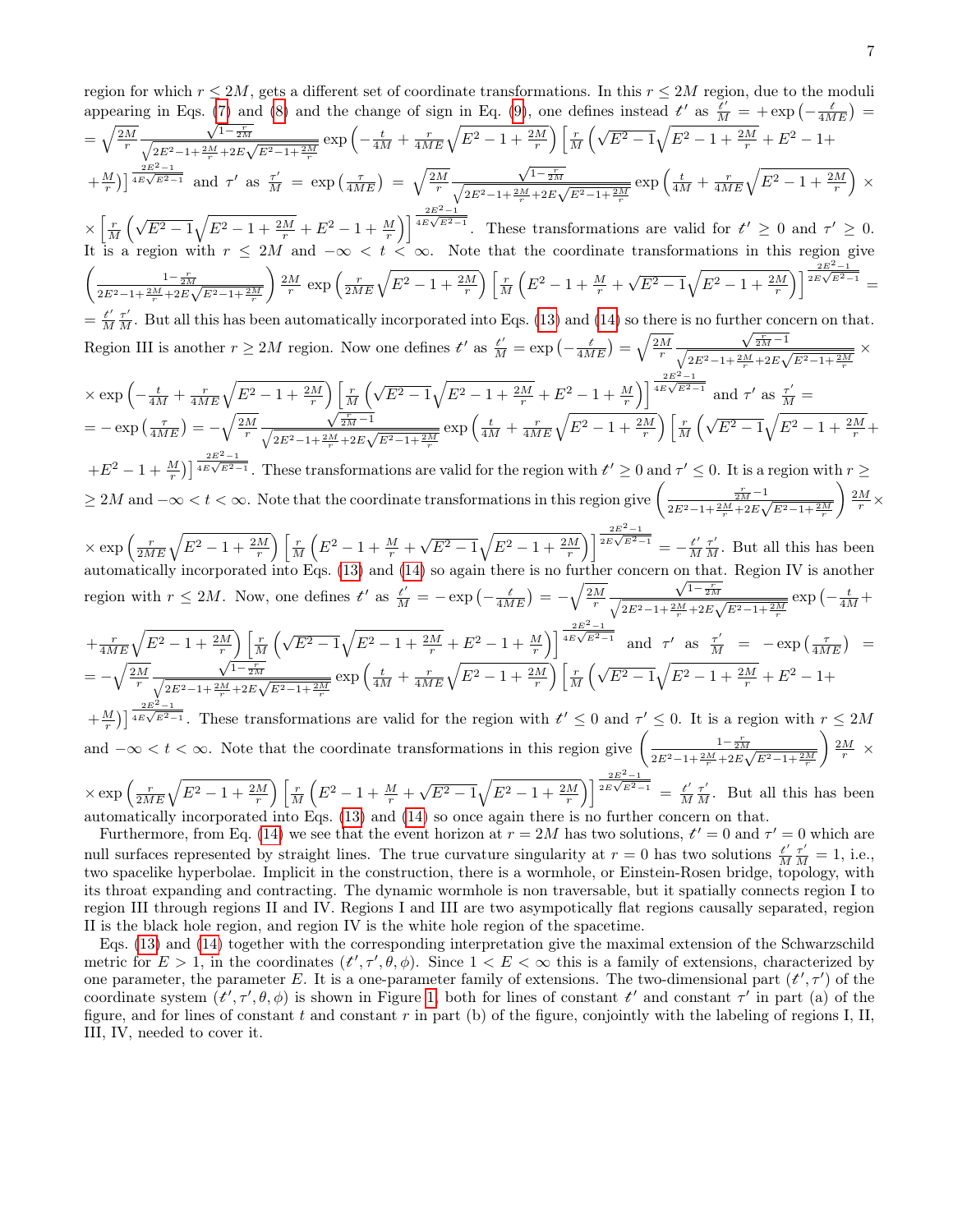

<span id="page-7-0"></span>Figure 1. The maximal analytical extension of the Schwarzschild metric for the parameter E generic obeying  $E > 1$  in the plane  $(t', \tau')$  is shown in a diagram with two different descriptions, (a) and (b). In (a) typical values for lines of constant  $t'$  and constant  $\tau'$  are displayed. In (b) typical values for lines of constant t and constant r are displayed. The diagram, both in (a) and in (b), represents a a spacetime with a wormhole, not shown, that forms out of a singularity in the white hole region, i.e., region IV, and finishes at the black hole region and its singularity, i.e., region II, connecting the two separated asymptotically flat spacetimes, regions I and III.

It is also worth discussing the normals to the 
$$
t' =
$$
 constant and  $\tau' =$  constant hypersurfaces. From Eq. (13) one finds that the covariant metric has components  $g_{t't'} = \frac{4}{M^2} \left( \frac{(2E^2 - 1 + \frac{2M}{r} + 2E\sqrt{E^2 - 1 + \frac{2M}{r}})}{E^2 - 1 + \frac{2M}{r}} \right) \exp\left(-\frac{r}{ME}\sqrt{E^2 - 1 + \frac{2M}{r}}\right) \times \times \left(\frac{\frac{M}{E^2 - 1 + \frac{2M}{r} + \sqrt{E^2 - 1}\sqrt{E^2 - 1 + \frac{2M}{r}}}}{E^2 - 1 + \frac{2M}{r}}\right) \exp\left(-\frac{r}{ME}\sqrt{E^2 - 1 + \frac{2M}{r}}\right) \times \left(\frac{\frac{M}{E^2 - 1 + \frac{2M}{r} + \sqrt{E^2 - 1}\sqrt{E^2 - 1 + \frac{2M}{r}}}}{E^2 - 1 + \frac{2M}{r}}\right) \exp\left(-\frac{r}{ME}\sqrt{E^2 - 1 + \frac{2M}{r}}\right) \times \left(\frac{\frac{M}{E^2 - 1 + \frac{2M}{r} + \sqrt{E^2 - 1}\sqrt{E^2 - 1 + \frac{2M}{r}}}}{E^2 - 1 + \frac{2M}{r}}\right) \left(\frac{2E^2 - 1 + \frac{2M}{r}}{E^2 - 1 + \frac{2M}{r}}\right) \left(\frac{\frac{M}{E^2 - 1 + \frac{2M}{r} + \sqrt{E^2 - 1}\sqrt{E^2 - 1 + \frac{2M}{r}}}}{E^2 - 1 + \frac{2M}{r}}\right) \left(\frac{\frac{M}{E^2 - 1 + \frac{2M}{r} + \sqrt{E^2 - 1}\sqrt{E^2 - 1 + \frac{2M}{r}}}}{E^2 - 1 + \frac{2M}{r}}\right) \left(\frac{\frac{M}{E^2 - 1 + \frac{2M}{r} + \sqrt{E^2 - 1}\sqrt{E^2 - 1 + \frac{2M}{r}}}}{E^2 - 1 + \frac{2M}{r}}\right) \frac{2E^2 - 1}{2E\sqrt{E^2 - 1}}}{2B\sqrt{E^2 - 1 + \frac{2M}{r}}}\right) \$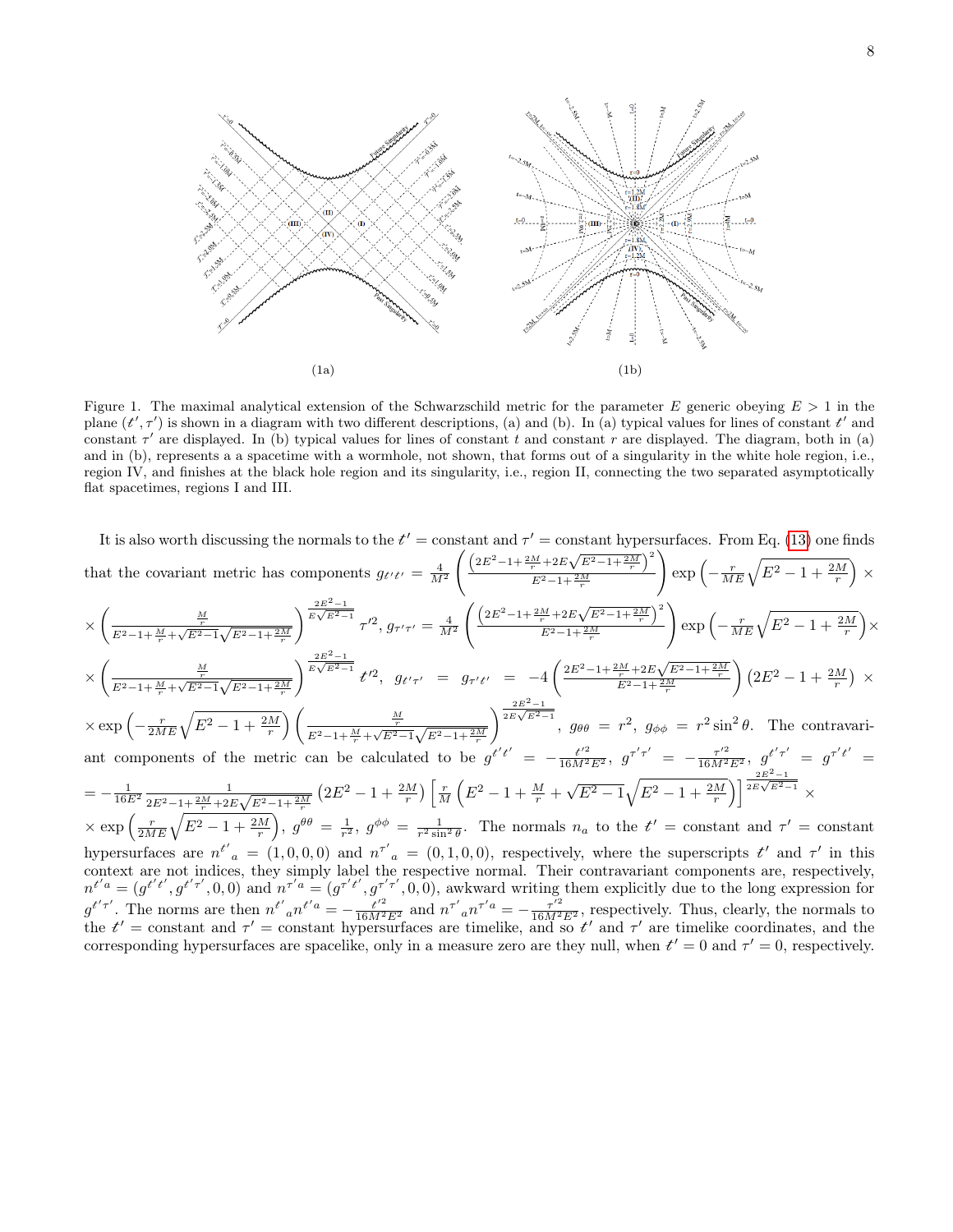# <span id="page-8-0"></span>IV. MAXIMAL ANALYTIC EXTENSION FOR  $E = 1$  AS THE LOWER LIMIT OF  $E > 1$

To build the maximal analytic extension for  $E = 1$ , we take the  $E \to 1$  limit from the  $E > 1$  case. Using  $\ln \big[~(2$ bund the maximal analysic extension for  $E = 1$ , we take the  $E > 1$  mint from the  $E > 1$  case. Using  $\sqrt{E^2 - 1}\sqrt{\frac{r}{2M}} + 1 = 2\sqrt{E^2 - 1}\sqrt{\frac{r}{2M}}$  in this limit, we find that the coordinates t and  $\tau$  of Eqs. [\(7\)](#page-4-2) and [\(8\)](#page-4-3) become

<span id="page-8-1"></span>
$$
t = t - 4M\sqrt{\frac{r}{2M}} + 2M\ln\left|\frac{\sqrt{\frac{r}{2M}} + 1}{\sqrt{\frac{r}{2M}} - 1}\right|,\tag{15}
$$

<span id="page-8-2"></span>
$$
\tau = t + 4M\sqrt{\frac{r}{2M}} - 2M\ln\left|\frac{\sqrt{\frac{r}{2M}} + 1}{\sqrt{\frac{r}{2M}} - 1}\right|.
$$
\n(16)

The line element given in Eq. [\(9\)](#page-4-1) is then in this  $E = 1$  limit given by

<span id="page-8-3"></span>
$$
ds^{2} = -\frac{1}{4} \frac{\left(1 - \frac{2M}{r}\right)}{\frac{2M}{r}} \left[ -\left(1 - \frac{2M}{r}\right) \left(dt^{2} + d\tau^{2}\right) + 2\left(1 + \frac{2M}{r}\right) dt d\tau \right] + r^{2} (d\theta^{2} + \sin^{2}\theta d\phi^{2}),\tag{17}
$$

with  $r = r(t, \tau)$  being obtained via Eq. [\(10\)](#page-4-4) in the  $E = 1$  limit, or through Eqs. [\(15\)](#page-8-1) and [\(16\)](#page-8-2), i.e.,

<span id="page-8-4"></span>
$$
4M\sqrt{\frac{r}{2M}} - 2M\ln\left|\frac{\sqrt{\frac{r}{2M}} + 1}{\sqrt{\frac{r}{2M}} - 1}\right| = \frac{1}{2}\left(-t + \tau\right). \tag{18}
$$

Again, as in Eq. [\(9\)](#page-4-1), the line element given in Eq. [\(17\)](#page-8-3) is still degenerate at  $r = 2M$ . So, to extend it past  $r = 2M$ we again make use of maximal extended coordinates,  $t'$  and  $\tau'$ , defined as  $\frac{t'}{M} = -\exp\left(-\frac{t}{4M}\right)$  and  $\frac{\tau'}{M} = \exp\left(\frac{\tau}{4M}\right)$ , which by either taking directly the limit  $E = 1$  in Eqs. [\(11\)](#page-5-0) and [\(12\)](#page-5-1), respectively, or using Eqs. [\(15\)](#page-8-1) and [\(16\)](#page-8-2), yields for  $r > 2M$ ,

$$
\frac{t'}{M} = -\exp\left(-\frac{t}{4M}\right), \quad \text{i.e.,} \quad \frac{t'}{M} = -\sqrt{\frac{\sqrt{\frac{r}{2M}} - 1}{\sqrt{\frac{r}{2M}} + 1}} \exp\left(-\frac{t}{4M} + \sqrt{\frac{r}{2M}}\right),\tag{19}
$$

$$
\frac{\tau'}{M} = \exp\left(\frac{\tau}{4M}\right), \quad \text{i.e.,} \quad \frac{\tau'}{M} = \sqrt{\frac{\sqrt{\frac{r}{2M}} - 1}{\sqrt{\frac{r}{2M}} + 1}} \exp\left(\frac{t}{4M} + \sqrt{\frac{r}{2M}}\right), \tag{20}
$$

respectively. Through the  $E = 1$  limit of Eq. [\(13\)](#page-5-2), or putting  $t'$  and  $\tau'$  given in Eqs. [\(19\)](#page-8-4) and [\(20\)](#page-8-5), respectively, into the line element Eq. [\(17\)](#page-8-3), one finds that the new  $E = 1$  line element in coordinates  $(t', \tau', \theta, \phi)$  is given by

<span id="page-8-6"></span>
$$
ds^{2} = -4 \frac{\left(1 + \sqrt{\frac{2M}{r}}\right)^{2}}{\frac{2M}{r}} \exp\left(-2\sqrt{\frac{r}{2M}}\right) \left[-\frac{1}{M^{2}}\left(1 + \sqrt{\frac{2M}{r}}\right)^{2} \exp\left(-2\sqrt{\frac{r}{2M}}\right)(\tau'^{2} dt'^{2} + t'^{2} d\tau'^{2}) + \right. \\
\left. +2\left(1 + \frac{2M}{r}\right) d t' d\tau'\right] + r^{2} (d\theta^{2} + \sin^{2}\theta d\phi^{2}),
$$
\n(21)

with  $r = r(t', \tau')$  given implicitly, see Eq. [\(14\)](#page-5-3) in the  $E = 1$  limit, or directly through Eqs. [\(19\)](#page-8-4) and [\(20\)](#page-8-5), by

<span id="page-8-7"></span><span id="page-8-5"></span>
$$
\frac{\sqrt{\frac{r}{2M}} - 1}{\sqrt{\frac{r}{2M}} + 1} \exp\left(2\sqrt{\frac{r}{2M}}\right) = -\frac{t'}{M} \frac{\tau'}{M}.
$$
\n(22)

All of this is done so that t' and  $\tau'$  have ranges  $-\infty < t' < \infty$  and  $-\infty < \tau' < \infty$ , which Eqs. [\(21\)](#page-8-6) and [\(22\)](#page-8-7) permit. To obtain Eqs. [\(21\)](#page-8-6) and [\(22\)](#page-8-7) directly from the  $E \to 1$  limit of Eqs. [\(13\)](#page-5-2) and [\(14\)](#page-5-3), respectively, see the Appendix. Several properties are again worth mentioning.

In terms of the coordinates  $(t, \tau)$ , or  $(t, r)$ , the coordinate transformations that yield the maximal extended coordinates  $(t', \tau')$  with infinite ranges have to be broadened, resulting in the existence of four regions, regions I, II, III, and IV. Region I is the region where the transformations Eqs. [\(19\)](#page-8-4) and [\(20\)](#page-8-5) hold, i.e., it is a region with  $t' \leq 0$  and  $\tau' \geq 0$ . It is a region with  $r \geq 2M$  and  $-\infty < t < \infty$ . Of course, in this region Eqs. [\(21\)](#page-8-6) and [\(22\)](#page-8-7) hold. Region II, a region for which  $r \le 2M$ , gets a different set of coordinate transformations. In this  $r \le 2M$  region, due to the moduli appearing in Eqs. [\(19\)](#page-8-4) and [\(20\)](#page-8-5) and the change of sign in Eq. [\(17\)](#page-8-3), one defines instead  $t'$  as  $\frac{t'}{M}$  = + exp  $\left(-\frac{t}{4M}\right)$  =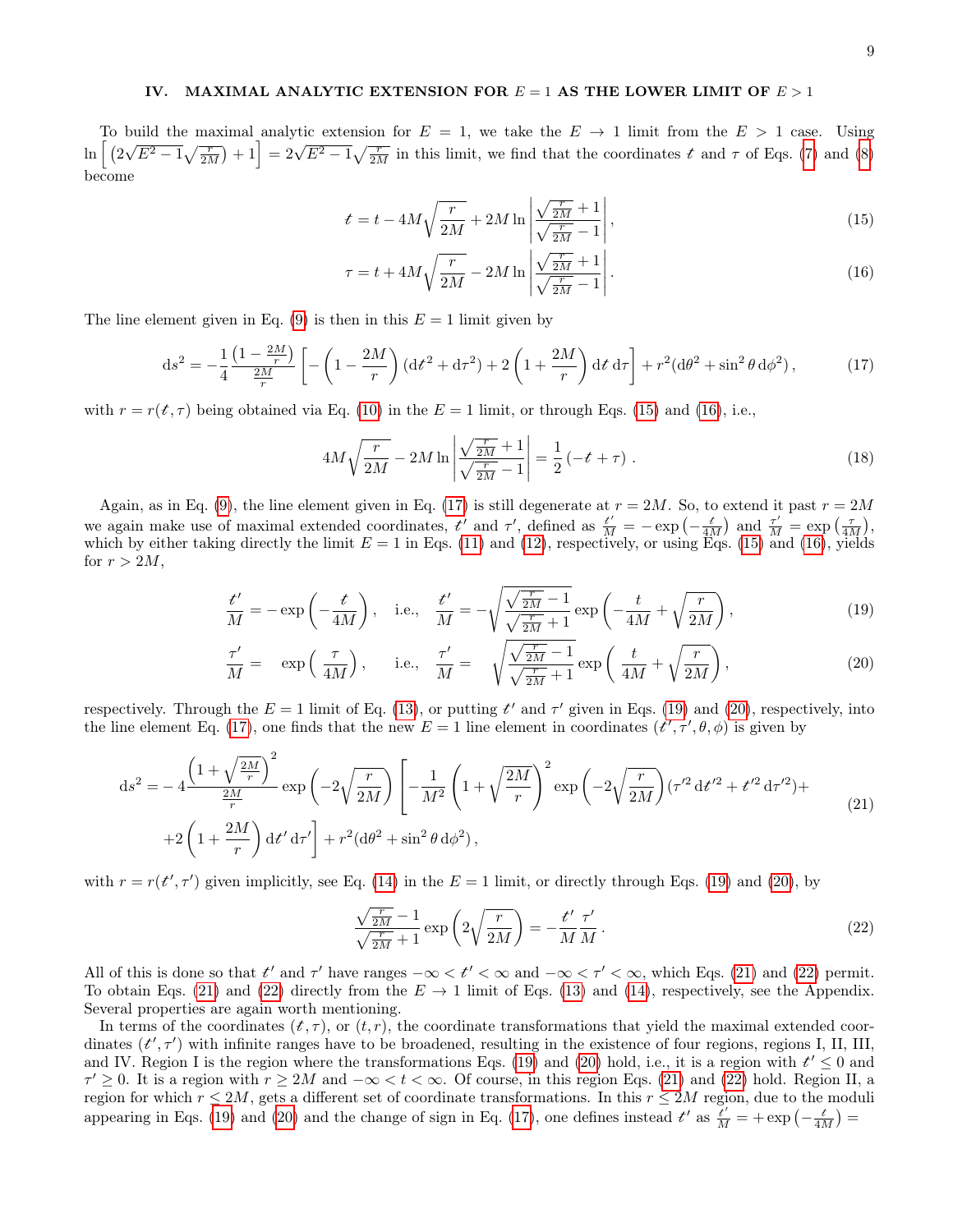$=\pm\sqrt{\frac{1-\sqrt{\frac{r}{2M}}}{1+\sqrt{\frac{r}{2M}}}}\exp\left(-\frac{t}{4M}+\sqrt{\frac{r}{2M}}\right)$  and  $\tau'$  as  $\frac{\tau'}{M}=\exp\left(\frac{\tau}{4M}\right)=\sqrt{\frac{1-\sqrt{\frac{r}{2M}}}{1+\sqrt{\frac{r}{2M}}}}\exp\left(-\frac{t}{4M}+\sqrt{\frac{r}{2M}}\right)$ . These transformations are valid for  $t' \geq 0$  and  $\tau' \geq 0$ . It is a region with  $r \leq 2M$  and  $-\infty < t < \infty$ . Note that the coordinate transformations in this region give  $\frac{1-\sqrt{\frac{r}{2M}}}{1+\sqrt{\frac{r}{2M}}}$  exp  $\left(2\sqrt{\frac{r}{2M}}\right) = \frac{t'}{M}$  $\frac{t'}{M}\frac{\tau'}{M}$  But all this has been automatically incorporated into Eqs. [\(21\)](#page-8-6) and [\(22\)](#page-8-7) so there is no further concern on that. Region III is another  $r \ge 2M$  region. Now one defines  $t'$ Let the subset of  $\frac{t'}{M} = \exp\left(-\frac{t}{4M}\right) = \sqrt{\frac{\sqrt{\frac{r}{2M}}-1}{\sqrt{\frac{r}{2M}}+1}} \exp\left(-\frac{t}{4M} + \sqrt{\frac{r}{2M}}\right)$  and  $\tau'$  as  $\frac{\tau'}{M} = -\exp\left(\frac{\tau}{4M}\right) = -\sqrt{\frac{\sqrt{\frac{r}{2M}}-1}{\sqrt{\frac{r}{2M}}-1}} \exp\left(-\frac{t}{4M} + \sqrt{\frac{r}{2M}}\right)$ . These transformations are valid for the region with  $t' \geq 0$  and  $\tau' \leq 0$ . It is a region with  $r \geq 2M$  and  $-\infty < t < \infty$ . Note that the coordinate transformations in this region give  $\frac{\sqrt{\frac{r}{2M}}-1}{\sqrt{\frac{r}{2M}}+1}$  exp  $\left(2\sqrt{\frac{r}{2M}}\right) = -\frac{t'}{M}$  $\frac{t'}{M} \frac{\tau'}{M}$  But all this has been automatically incorporated into Eqs. [\(21\)](#page-8-6) and [\(22\)](#page-8-7) so again there is no further concern on that. Region IV is another region with  $r \le 2M$ . Now, one defines  $t'$  as  $\frac{t'}{M} = -\exp\left(-\frac{t}{4M}\right) = -\sqrt{\frac{1-\sqrt{\frac{r}{2M}}}{1+\sqrt{\frac{r}{2M}}}} \exp\left(-\frac{t}{4M} + \sqrt{\frac{r}{2M}}\right)$  and  $\tau'$  as  $\frac{\tau'}{M} = -\exp\left(\frac{\tau}{4M}\right) = -\sqrt{\frac{1-\sqrt{\frac{r}{2M}}}{1+\sqrt{\frac{r}{2M}}}} \exp\left(\frac{t}{4M} + \sqrt{\frac{r}{2M}}\right)$ . These transformations are valid for the region with  $t' \leq 0$  and

 $\tau' \leq 0$ . It is a region with  $r \leq 2M$  and  $-\infty < t < \infty$ . Note that the coordinate transformations in this region give  $\tau \leq 0$ . It is a region with<br> $\frac{1-\sqrt{\frac{r}{2M}}}{1+\sqrt{\frac{r}{2M}}}$   $\exp\left(2\sqrt{\frac{r}{2M}}\right) = \frac{t'}{M}$  $\frac{t'}{M}\frac{\tau'}{M}$ . But all this has been automatically incorporated into Eqs. [\(21\)](#page-8-6) and [\(22\)](#page-8-7) so once again there is no further concern on that.

Furthermore, from Eq. [\(22\)](#page-8-7) we see that the event horizon at  $r = 2M$  has two solutions,  $t' = 0$  and  $\tau' = 0$  which are null surfaces represented by straight lines. The true curvature singularity at  $r = 0$  has two solutions  $\frac{t'}{M}$  $\frac{t'}{M}\frac{\tau'}{M} = 1$ , i.e., two spacelike hyperbolae. Implicit in the construction, there is a wormhole, or Einstein-Rosen bridge, topology, with its throat expanding and contracting. The dynamic wormhole is non traversable, but it spatially connects region I to region III through regions II and IV. Regions I and III are two asympotically flat regions causally separated, region II is the black hole region, and region IV is the white hole region of the spacetime.

Eqs. [\(21\)](#page-8-6) and [\(22\)](#page-8-7) together with the corresponding interpretation give the maximal extension of the Schwarzschild metric for  $E = 1$ , in the coordinates  $(t', \tau', \theta, \phi)$ . The two-dimensional part  $(t', \tau')$  of the coordinate system  $(t', \tau', \theta, \phi)$  is shown in Figure [2,](#page-9-0) both for lines of constant  $t'$  and constant  $\tau'$  in part (a) of the figure, and for lines of constant  $t$  and constant  $r$  in part (b) of the figure, conjointly with the labeling of regions I, II, III, IV, needed to cover it.



<span id="page-9-0"></span>Figure 2. The maximal analytical extension of the Schwarzschild metric for the parameter  $E = 1$  in the plane  $(t', \tau')$  is shown in a diagram with two different descriptions, (a) and (b). In (a) typical values for lines of constant  $t'$  and constant  $\tau'$  are displayed. In (b) typical values for lines of constant t and constant r are displayed. The diagram, both in (a) and in (b), represents a a spacetime with a wormhole, not shown, that forms out of a singularity in the white hole region, i.e., region IV, and finishes at the black hole region and its singularity, i.e., region II, connecting the two separated asymptotically flat spacetimes, regions I and III. The  $E = 1$  diagram is very similar to the  $E > 1$  generic case diagram, see Figure [1,](#page-7-0) as it is expected for a maximal extension of the Schwarzschild spacetime, in particular for those extensions within the same family.

It is also worth discussing the normals to the  $t' =$  constant and  $\tau' =$  constant hypersurfaces. From Eq. [\(21\)](#page-8-6) one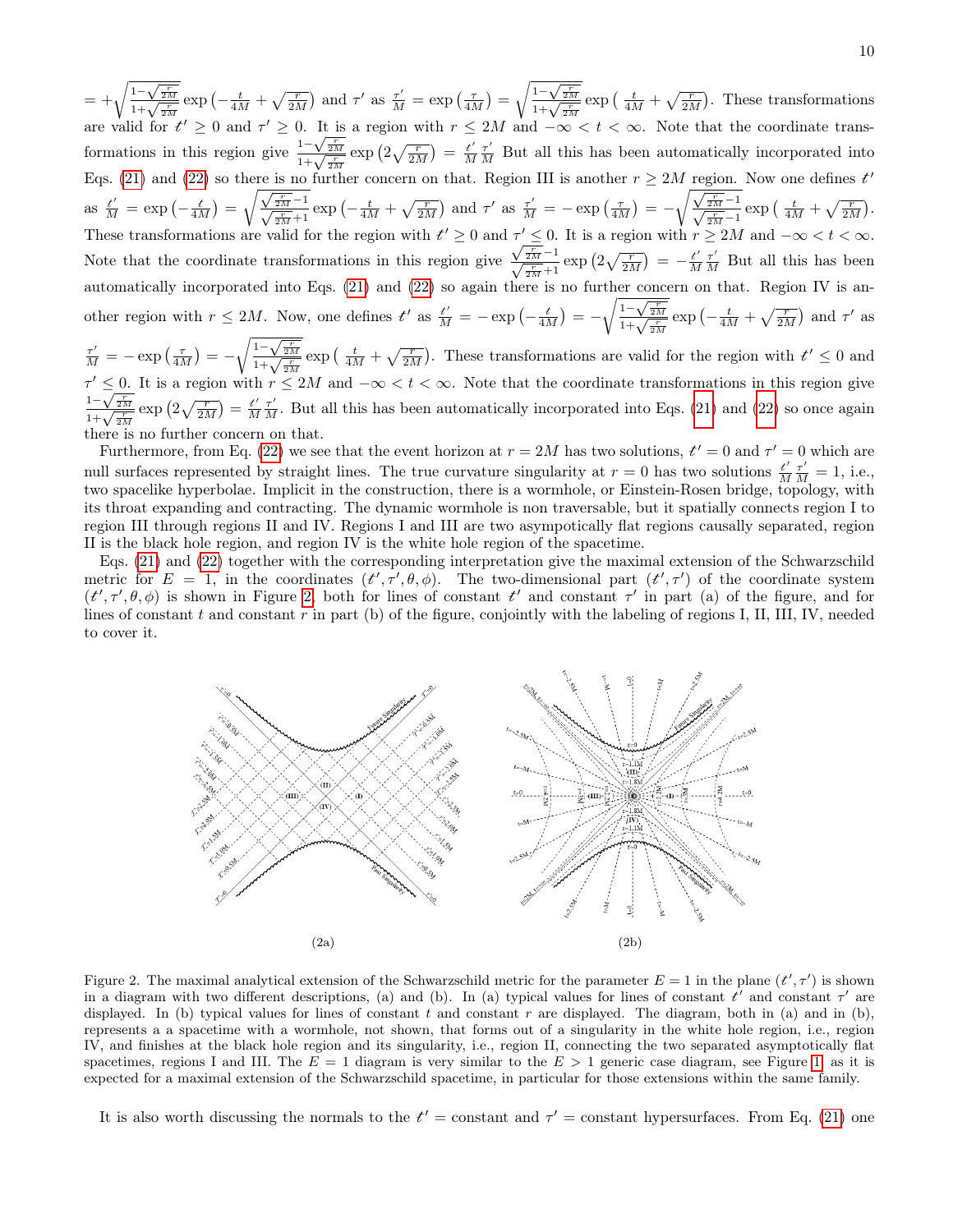finds that the metric has covariant components  $g_{t' t'} = \frac{4}{M^2}$  $\left(1+\sqrt{\frac{2M}{r}}\right)^4$  $\frac{\sqrt{-r}}{2M}$  exp  $\left(-4\sqrt{\frac{r}{2M}}\right)$   $\tau'^2$ ,  $g_{\tau'\tau'}=\frac{4}{M^2}$  $\overline{r}$   $\overline{r}$   $\overline{r}$   $\overline{r}$   $\overline{r}$  $\left(1+\sqrt{\frac{2M}{r}}\right)^4$  $\frac{v-r}{2M} \times$ 

 $\times \exp\left(-4\sqrt{\frac{r}{2M}}\right)t'^2, g_{t'\tau'} = g_{\tau' t'} = -4\frac{\left(1+\sqrt{\frac{2M}{r}}\right)^2}{\frac{2M}{r}}$  $\sqrt{\frac{N-r}{r}} \left(1+\frac{2M}{r}\right) \exp\left(-2\sqrt{\frac{r}{2M}}\right), g_{\theta\theta} = r^2, g_{\phi\phi} = r^2 \sin^2\theta.$  The contravariant components of the metric can be calculated to be  $g^{t't'} = -\frac{t'^2}{16M^2}$ ,  $g^{\tau'\tau'} = -\frac{\tau'^2}{16M^2}$ ,  $g^{t'\tau'} = g^{\tau' t'} = -\frac{1}{16}$  $\frac{1+\frac{2M}{r}}{\left(1+\sqrt{\frac{2M}{r}}\right)^2}$   $\times$ 

 $\times \exp\left(2\sqrt{\frac{r}{2M}}\right), g^{\theta\theta} = \frac{1}{r^2}, g^{\phi\phi} = \frac{1}{r^2 \sin^2 \theta}$ . The normals  $n_a$  to the  $t' = \text{constant}$  and  $\tau' = \text{constant}$  hypersurfaces are  $n^{t'} a = (1, 0, 0, 0)$  and  $n^{\tau'} a = (0, 1, 0, 0)$ , respectively, where the superscripts  $t'$  and  $\tau'$  in this context are not indices, they simply label the respective normal. Their contravariant components are  $n^{t'a} = (g^{t't'}, g^{t'\tau'}, 0, 0) =$  $= (-\frac{t'^2}{16M^2}, -\frac{1}{16})$  $\frac{1+\frac{2M}{r}}{\left(1+\sqrt{\frac{2M}{r}}\right)^2}$  exp  $\left(2\sqrt{\frac{r}{2M}}\right)$ , 0, 0) and  $n^{\tau' a} = (g^{\tau' t'}, g^{\tau' \tau'}, 0, 0) = (-\frac{1}{16})$  $\frac{1+\frac{2M}{r}}{\left(1+\sqrt{\frac{2M}{r}}\right)^2} \exp\left(2\sqrt{\frac{r}{2M}}\right), -\frac{\tau'^2}{16M^2}, 0, 0),$ 

respectively. The norms are then  $n^{t'} a n^{t'a} = -\frac{t'^2}{16M^2}$  and  $n^{\tau'} a n^{\tau'a} = -\frac{\tau'^2}{16M^2}$ , respectively. Thus, clearly, the normals to the  $t'$  = constant and  $\tau'$  = constant hypersurfaces are timelike, and so  $t'$  and  $\tau'$  are timelike coordinates, and the corresponding hypersurfaces are spacelike, only in a measure zero are they null, when  $t' = 0$  and  $\tau' = 0$ , respectively. The metric components and the normals can also be found from the  $E > 1$  case in the  $E = 1$  limit.

## <span id="page-10-0"></span>V. MAXIMAL ANALYTIC EXTENSION FOR  $E = \infty$  AS THE UPPER LIMIT OF  $E > 1$ : THE KRUSKAL-SZEKERES MAXIMAL EXTENSION OF THE SCHWARZSCHILD METRIC

To build the maximal analytic extension for  $E = \infty$ , we take the  $E \to \infty$  limit from the  $E > 1$  generic case. We will see that this limit is the Kruskal-Szekeres maximal analytic extension. Taking a redefinition of the coordinates  $\tau$ and t of Eqs. [\(7\)](#page-4-2) and [\(8\)](#page-4-3) to coordinates u and v, respectively, we find that these become

<span id="page-10-1"></span>
$$
u \equiv \lim_{E \to \infty} \frac{t}{E}, \quad \text{i.e.,} \qquad u = t - r - 2M \ln \left| \frac{r}{2M} - 1 \right|,
$$
\n(23)

$$
v \equiv \lim_{E \to \infty} \frac{\tau}{E}, \quad \text{i.e.,} \qquad v = t + r + 2M \ln \left| \frac{r}{2M} - 1 \right|.
$$
 (24)

The line element given in Eq. [\(9\)](#page-4-1) is then in this limit

<span id="page-10-3"></span>
$$
ds^{2} = -\left(1 - \frac{2M}{r}\right) du dv + r^{2} (d\theta^{2} + \sin^{2} \theta d\phi^{2}).
$$
\n(25)

with  $r = r(u, v)$  being obtained directly via Eq. [\(10\)](#page-4-4) in the  $E \to \infty$  limit, or through Eqs. [\(23\)](#page-10-1) and [\(24\)](#page-10-2), i.e.,

<span id="page-10-5"></span><span id="page-10-4"></span><span id="page-10-2"></span>
$$
r + 2M \ln \left| \frac{r}{2M} - 1 \right| = \frac{1}{2} \left( -u + v \right) . \tag{26}
$$

Again, the line element given in Eq. [\(25\)](#page-10-3) is still degenerate at  $r = 2M$ . So, to extend it past  $r = 2M$ , we make use of the maximal extended timelike coordinates  $t'$  and  $\tau'$  defined through  $\frac{t'}{M} = -\exp\left(-\frac{t}{4ME}\right)$  and  $\frac{\tau'}{M} = \exp\left(-\frac{\tau}{4ME}\right)$ , which in this limit  $E \to \infty$  are redefined to maximal extended coordinates, u' and v', respectively, obtained directly via Eqs. [\(11\)](#page-5-0) and [\(12\)](#page-5-1) in the  $E \to \infty$  limit, or using Eqs. [\(23\)](#page-10-1) and [\(24\)](#page-10-2), to find

$$
u' = \lim_{E \to \infty} t', \quad \text{i.e.,} \qquad \frac{u'}{M} = -\exp\left(-\frac{u}{4M}\right), \qquad \text{i.e.,} \qquad \frac{u'}{M} = -\sqrt{\frac{r}{2M} - 1} \exp\left(-\frac{t}{4M} + \frac{r}{4M}\right), \tag{27}
$$

$$
v' = \lim_{E \to \infty} \tau', \quad \text{i.e.,} \qquad \frac{v'}{M} = \exp\left(\frac{v}{4M}\right), \qquad \text{i.e.,} \qquad \frac{v'}{M} = \sqrt{\frac{r}{2M} - 1} \exp\left(\frac{t}{4M} + \frac{r}{4M}\right). \tag{28}
$$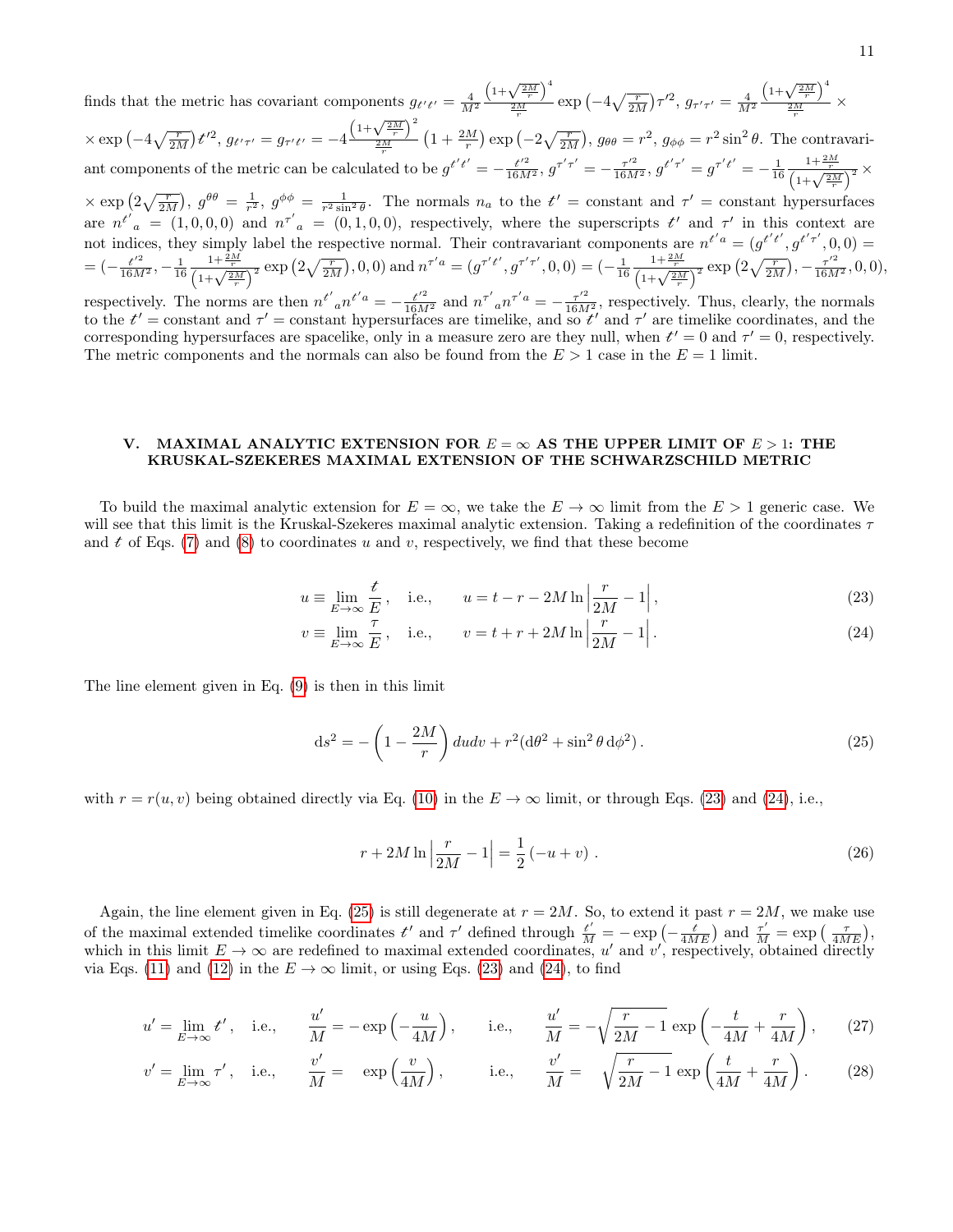<span id="page-11-0"></span>
$$
\mathrm{d}s^2 = -\frac{32M}{r}\exp\left(-\frac{r}{2M}\right)\mathrm{d}u'\,\mathrm{d}v' + r^2(\mathrm{d}\theta^2 + \sin^2\theta\,\mathrm{d}\phi^2)\,,\tag{29}
$$

with  $r = r(u', v')$  given implicitly, see Eq. [\(14\)](#page-5-3) in the  $E \to \infty$  limit, or directly through Eqs. [\(27\)](#page-10-4) and [\(28\)](#page-10-5), by

<span id="page-11-1"></span>
$$
\left(\frac{r}{2M} - 1\right) \exp\left(\frac{r}{2M}\right) = -\frac{u'}{M} \frac{v'}{M}.
$$
\n(30)

All of this is done so that u' and v' have ranges  $-\infty < u' < \infty$  and  $-\infty < v' < \infty$ , which Eqs. [\(29\)](#page-11-0) and [\(30\)](#page-11-1) permit. To obtain Eqs. [\(29\)](#page-11-0) and [\(30\)](#page-11-1) directly from the  $E \to \infty$  limit of Eqs. [\(13\)](#page-5-2) and [\(14\)](#page-5-3), respectively, see the Appendix. Several properties are worth mentioning.

In terms of the coordinates  $(u, v)$ , or  $(t, r)$ , the coordinate transformations that yield the maximal extended null coordinates  $(u', v')$  with infinite ranges have to be broadened, resulting in the existence of four regions, regions I, II, III, and IV. Region I is the region where the transformations Eqs. [\(27\)](#page-10-4) and [\(28\)](#page-10-5) hold, i.e., it is a region with  $u' \leq 0$  and  $v' \geq 0$ , or a region with  $r \geq 2M$  and  $-\infty < t < \infty$ . Region II, a region for which  $r \leq 2M$ , gets a different set of coordinate transformations. In this region  $r \le 2M$ , due to the moduli appearing in Eqs. [\(23\)](#page-10-1) and [\(24\)](#page-10-2) and the change of sign in Eq. [\(25\)](#page-10-3), one defines instead u' as  $\frac{u'}{M} = + \exp\left(-\frac{u}{4M}\right) = \sqrt{1 - \frac{r}{2M}} \exp\left(-\frac{t}{4M} + \frac{r}{4M}\right)$  and v' as  $\frac{v'}{M} = \exp\left(\frac{v}{4M}\right) = \sqrt{1 - \frac{r}{2M}} \exp\left(\frac{t}{4M} + \frac{r}{4M}\right)$ . These transformations are valid for the region with  $u' \ge 0$  and  $v' \geq 0$ , or the region with  $r \leq 2M$  and  $-\infty < t < \infty$ . Note that the coordinate transformations in this region give  $\left(1-\frac{r}{2M}\right)\exp\left(\frac{r}{2M}\right)=\frac{u'}{M}$  $\frac{u'}{M}\frac{v'}{M}$ . But this is automatically incorporated into Eq. [\(30\)](#page-11-1), so there is no further concern on that. Region III is another  $r \geq 2M$  region. Now one defines  $\frac{u'}{M} = \exp\left(-\frac{u}{4M}\right) = \sqrt{\frac{r}{2M}-1} \exp\left(-\frac{t}{4M} + \frac{r}{4M}\right)$  and v' as  $\frac{v'}{M} = -\exp\left(\frac{v}{4M}\right) = -\sqrt{\frac{r}{2M}-1} \exp\left(\frac{t}{4M}+\frac{r}{4M}\right)$ . These transformations are valid for the region with  $u' \ge 0$ and  $v'' \leq 0$ , or the region with  $r \geq 2M$  and  $-\infty < t < \infty$ . Note that the coordinate transformations in this region give  $\left(\frac{r}{2M} - 1\right) \exp\left(\frac{r}{2M}\right) = -\frac{u'}{M}$  $\frac{u'}{M}\frac{v'}{M}$ . But this is automatically incorporated into Eq. [\(30\)](#page-11-1), so again there is no further concern on that. Region IV is another region with  $r \le 2M$ . Now, one defines u' as  $\frac{u'}{M} = -\exp(-\frac{u}{4M})$  $= -\sqrt{1-\frac{r}{2M}} \exp\left(-\frac{t}{4M}+\frac{r}{4M}\right)$  and v' as  $\frac{v'}{M} = -\exp\left(\frac{v}{4M}\right) = -\sqrt{1-\frac{r}{2M}} \exp\left(\frac{t}{4M}+\frac{r}{4M}\right)$ . These transformations are valid for the region with  $u' \leq 0$  and  $v'' \leq 0$ , or the region with  $r \leq 2M$  and  $-\infty < t < \infty$ . The coordinate transformations in this region give as well  $\left(1 - \frac{r}{2M}\right) \exp\left(\frac{r}{2M}\right) = \frac{u'}{M}$  $\frac{u'}{M}\frac{v'}{M}$ . But this is automatically incorporated into Eq. [\(30\)](#page-11-1), so once again there is no further concern on that.

Furthermore, from Eq. [\(30\)](#page-11-1) we see that the event horizon at  $r = 2M$  has two solutions,  $u' = 0$  and  $v' = 0$  which are null surfaces represented by straight lines. The true curvature singularity at  $r=0$  has two solutions  $\frac{u'}{M}$  $\frac{u'}{M}\frac{v'}{M} = 1$ , i.e., two spacelike hyperbolae. Implicit in the construction, there is a wormhole, or Einstein-Rosen bridge, topology, with its throat expanding and contracting. The dynamic wormhole is non traversable, but it spatially connects region I to region III through regions II and IV. Regions I and III are two asympotically flat regions causally separated, region II is the black hole region, and region IV is the white hole region of the spacetime.

Eqs. [\(29\)](#page-11-0) and [\(30\)](#page-11-1) together with the corresponding interpretation give the maximal extension of the Schwarzschild metric for  $E = \infty$ , taken as the limit of  $E > 1$ , in the coordinates  $(u', v', \theta, \phi)$ . Of course, this the Kruskal-Szekeres maximal analytical extension, now seen as the  $E = \infty$  member of the family of extensions of  $E > 1$ . Recalling that  $u' = t'|_{E=\infty}$  and  $v' = \tau'|_{E=\infty}$ , we see that the two timelike congruences that specify the two analytically extended time coordinates  $t'$  and  $\tau'$  that yield the maximal extension for  $E > 1$  turned into the two analytically extended null retarded and advanced congruences  $u'$  and  $v'$  of the Kruskal-Szekeres maximal extension. The two-dimensional part  $(u', v')$  of the coordinate system  $(u', v', \theta, \phi)$  is shown in Figure [3](#page-12-1), both for lines of constant u' and constant v' in part (a) of the figure, and for lines of constant t and constant  $r$  in part (b) of the figure, conjointly with the labeling of regions I, II, III, IV, needed to cover it.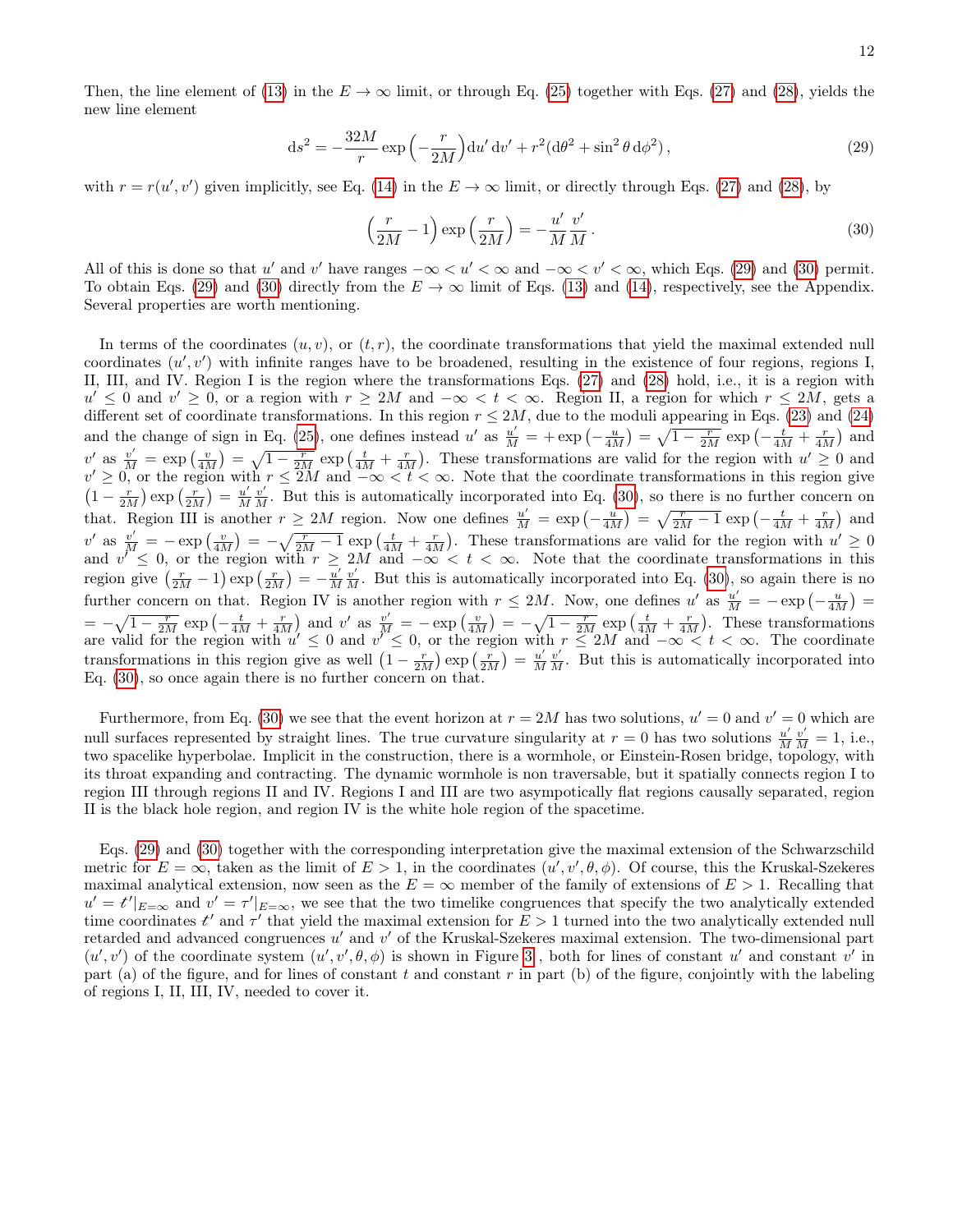

<span id="page-12-1"></span>Figure 3. The maximal analytical extension of the Schwarzschild metric for the parameter  $E = \infty$ , i.e., the Kruskal-Szekeres maximal extension, in the plane  $(u', v')$  is shown in a diagram with two different descriptions, (a) and (b). In (a) typical values for lines of constant u' and constant v' are displayed. In (b) typical values for lines of constant t and constant r are displayed. The diagram, both in (a) and in (b), represents a spacetime with a wormhole, not shown, that forms out of a singularity in the white hole region, i.e., region IV, and finishes at the black hole region and its singularity, i.e., region II, connecting the two separated asymptotically flat spacetimes, regions I and III. The  $E = \infty$  diagram, i.e., the Kruskal-Szekeres diagram, is very similar to the  $E > 1$  generic case diagram, see Figure [1,](#page-7-0) as it is expected for a maximal extension of the Schwarzschild spacetime, in particular for those extensions within the same family.

It is also worth discussing the normals to the  $u' = constant$  and  $v' = constant$  hypersurfaces. For that, we see that from Eq. [\(13\)](#page-5-2) in the limit  $E \to \infty$ , or directly from Eq. [\(29\)](#page-11-0), one finds that the metric has covariant components  $g_{u'u'} = 0$ ,  $g_{v'v'} = 0$ ,  $g_{u'v'} = g_{v'u'} = -\frac{16M}{r} \exp\left(-\frac{r}{2M}\right)$ ,  $g_{\theta\theta} = r^2$ ,  $g_{\phi\phi} = r^2 \sin^2 \theta$ . The contravariant components of the metric can be calculated to be  $g^{u'u'} = 0$ ,  $g^{v'v'} = 0$ ,  $g^{u'v'} = g^{v'u'} = -\frac{r}{16M} \exp\left(\frac{r}{2M}\right)$ ,  $g^{\theta\theta} = \frac{1}{r^2}$ ,  $g^{\phi\phi} = \frac{1}{r^2 \sin^2 \theta}$ . The normals  $n_a$  to the  $u' = \text{constant}$  and  $v' = \text{constant}$  hypersurfaces are  $n^{u'}{}_a = (1,0,0,0)$  and r  $n^{v'}$ <sub>a</sub> = (0,1,0,0), respectively, where the superscripts u' and v' in this context are not indices, they simply label the respective normal. Their contravariant components are  $n^{u'a} = (g^{u'u'}, g^{u'v'}, 0, 0) = (0, -\frac{r}{16M} \exp(\frac{r}{2M}), 0, 0)$  and  $n^{v'a} = (g^{v'u'}, g^{v'v'}, 0, 0) = (-\frac{r}{16M} \exp(\frac{r}{2M}), 0, 0, 0)$ . The norms are then  $n^{u'}{}_{a}n^{u'a} = 0$  and  $n^{v'}{}_{a}n^{v'a} = 0$ , respectively. Thus, clearly, the normals to the  $u' = constant$  and  $v' = constant$  hypersurfaces are null, and so u' and v' are null coordinates, and the corresponding hypersurfaces are null as well.

# <span id="page-12-0"></span>VI. CAUSAL DIAGRAMS FROM  $E = 1$  TO  $E = \infty$

In this unified account that carries maximal extensions of the Schwarzschild metric along the parameter  $E$ , it is of interest to trace the radial null geodesics for several values of the parameter E itself,  $1 \le E \le \infty$ , in the plane characterized by the  $(t', \tau')$  coordinates. Null geodesics have  $ds^2 = 0$  along them, and if they are radial then also  $d\theta = 0$  and  $d\phi = 0$ . Using the line element given in Eq. [\(13\)](#page-5-2) together with Eq. [\(14\)](#page-5-3), we can then trace the radial null geodesics, and with it the causal structure for each  $E$ , in the corresponding maximally analytic extended diagram. Figures [4,](#page-13-0) [5,](#page-13-1) [6,](#page-14-0) and [7](#page-14-1) are the maximal extended causal diagrams for  $E = 1.0, E = 1.1, E = 1.5$ , and  $E = \infty$ , respectively. In the  $E = 1$  case one can take the null geodesics directly from Eqs. [\(21\)](#page-8-6)-[\(22\)](#page-8-7), and in the  $E = \infty$  case, i.e., the Kruskal-Szekeres extension, directly from Eqs. [\(29\)](#page-11-0)-[\(30\)](#page-11-1).

The features shown in the four figures are: (i) The past and future spacelike singularities at  $r = 0$ . (ii) The regions I, II, III, and IV, described earlier. (iii) The lines of  $t' =$  constant and  $\tau' =$  constant, in the  $E = \infty$  case these are the lines of  $u' = constant$  and  $v' = constant$ . (iv) The outgoing null geodesics represented by red lines and the ingoing null geodesics represented by blue lines. (v) The contravariant normals to the  $t' =$ constant and  $\tau' =$ constant, i.e.,  $n^{t'a}$  and  $n^{\tau'a}$ , respectively, as given in detail previously.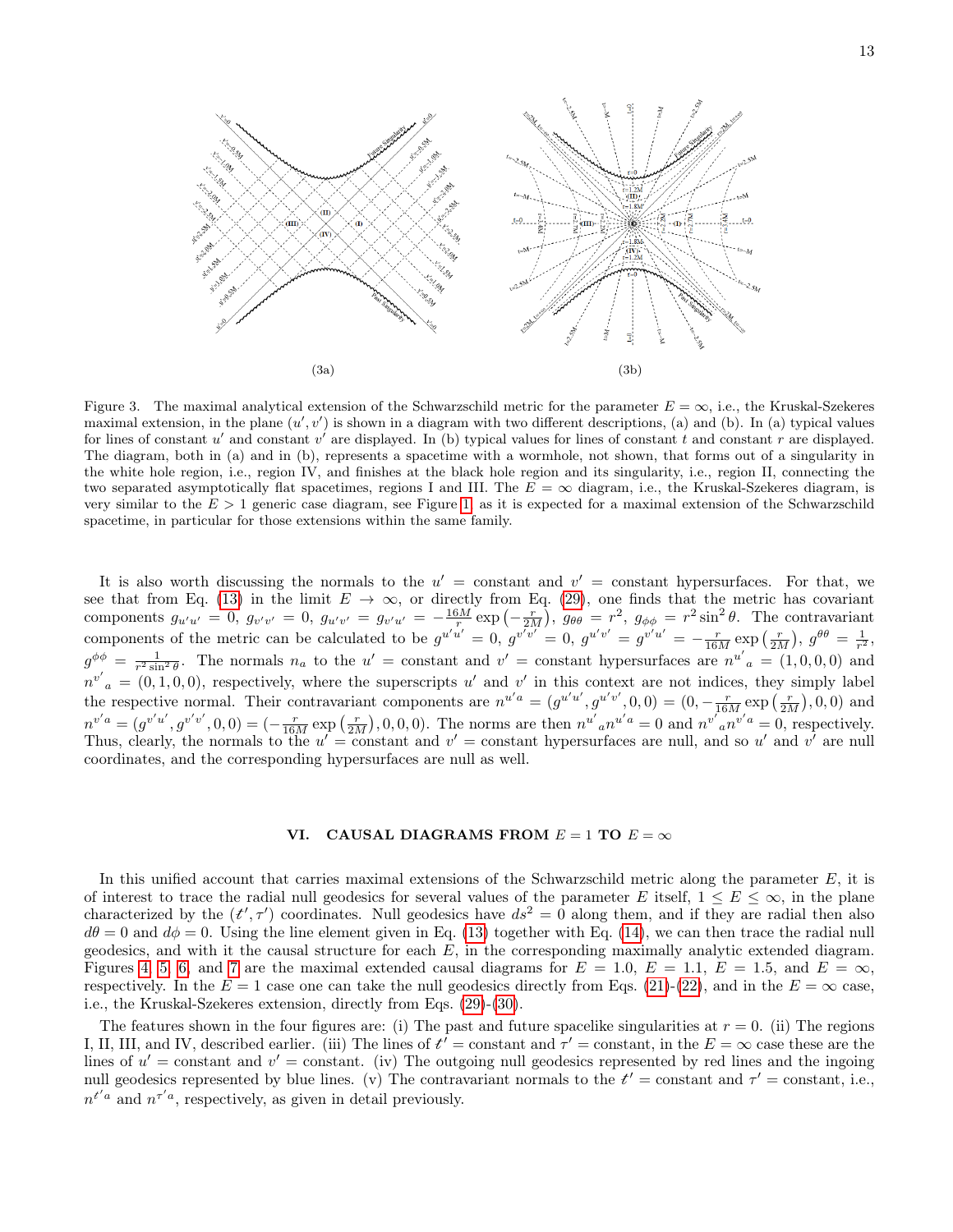

<span id="page-13-0"></span>Figure 4. Causal diagram for the maximal analytical extension in the  $E = 1$  case. The two singularities and the two event horizons are shown together with lines of outgoing and ingoing null geodesics, drawn in red and blue, respectively, and with lines of constant  $t'$  and  $\tau'$ . The contravariant normals to the  $t' =$  constant and  $\tau' =$  constant hypersurfaces, i.e.,  $n^{t'a}$  and  $n^{\tau' a}$ , respectively, are also shown, with their timelike character clearly exhibited. See text for more details.



<span id="page-13-1"></span>Figure 5. Causal diagram for the maximal analytical extension in the  $E = 1.1$  case. The two singularities and the two event horizons are shown together with lines of outgoing and ingoing null geodesics, drawn in red and blue, respectively, and with lines of constant  $t'$  and  $\tau'$ . The contravariant normals to the  $t' =$  constant and  $\tau' =$  constant hypersurfaces, i.e.,  $n^{t'a}$  and  $n^{\tau' a}$ , respectively, are also shown, with their timelike character clearly exhibited. See text for more details.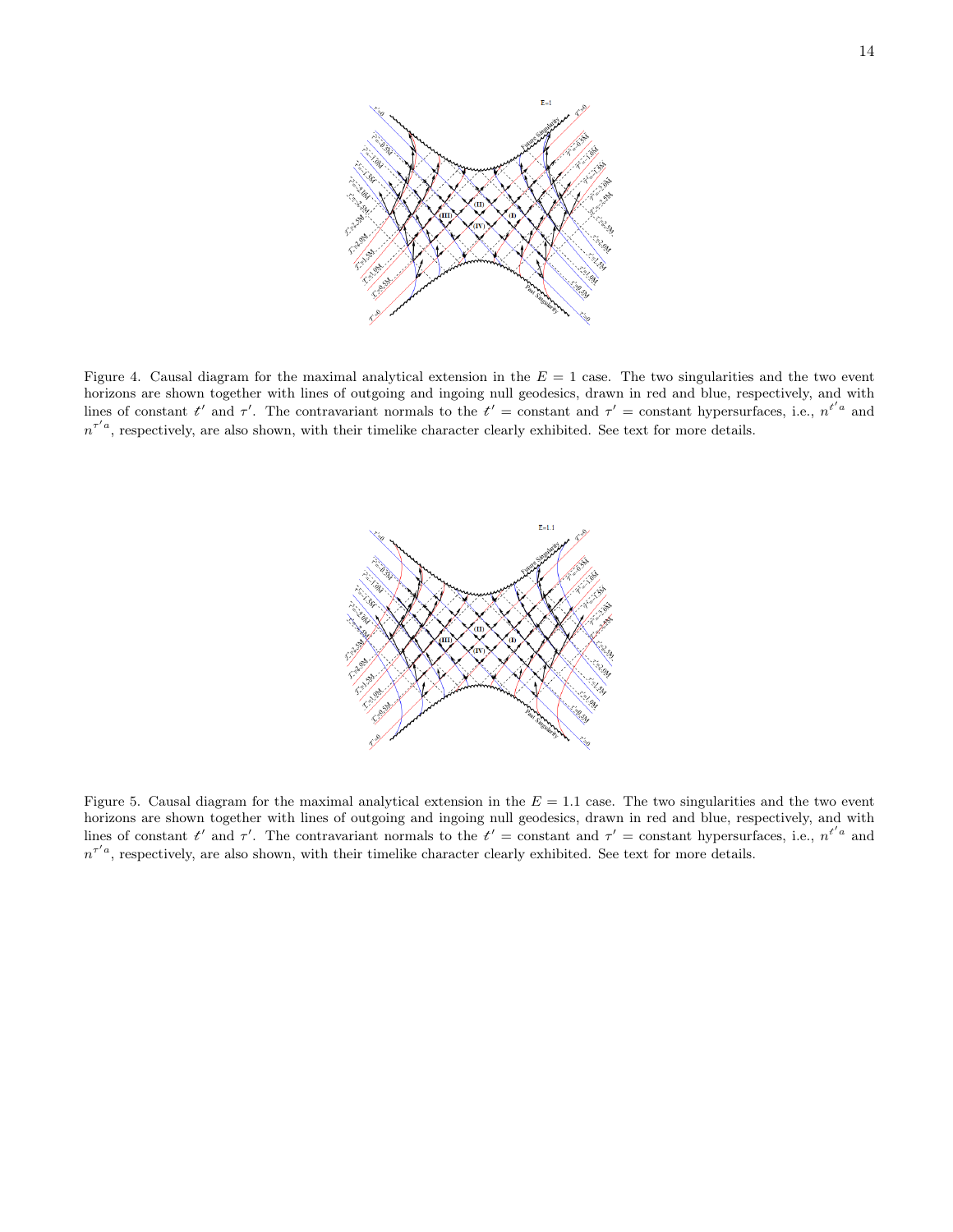

<span id="page-14-0"></span>Figure 6. Causal diagram for the maximal analytical extension in the  $E = 1.5$  case. The two singularities and the two event horizons are shown together with lines of outgoing and ingoing null geodesics, drawn in red and blue, respectively, and with lines of constant  $t'$  and  $\tau'$ . The contravariant normals to the  $t' =$  constant and  $\tau' =$  constant hypersurfaces, i.e.,  $n^{t'a}$  and  $n^{\tau' a}$ , respectively, are also shown, with their timelike character clearly exhibited. See text for more details.



<span id="page-14-1"></span>Figure 7. Causal diagram for the maximal analytical extension in the  $E = \infty$  case, i.e., the Kruskal-Szekeres maximal extension. The two singularities and the two event horizons are shown together with lines of outgoing and ingoing null geodesics, drawn in red and blue, respectively, and with lines of constant  $u' \equiv \lim_{E \to \infty} t'$  and  $v' \equiv \lim_{E \to \infty} \tau'$ . In this  $E = \infty$  case these two sets of lines coincide. The contravariant normals to the  $u' = \text{constant}$  and  $v' = \text{constant}$  hypersurfaces, i.e.,  $n^{u'a}$  and  $n^{v'a}$ , respectively, are also shown, with their null character clearly exhibited. See text for more details.

As it had to be, the lines of  $t' =$  constant and  $\tau' =$  constant are tachyonic, i.e., spacelike hypersurfaces, a feature clearly seen by comparison of these lines with the ingoing and outgoing null geodesic lines, except for  $t' = 0$  and  $\tau' = 0$  which are null lines representing the  $r = 2M$  event horizons of the solution that separate regions I, II, III, and IV. In the  $E = \infty$  case, i.e., Kruskal-Szekeres, the spacelike lines turn into the null lines  $u' = constant$  and  $v' =$  constant, with  $u' = 0$  and  $v' = 0$  being the event horizons separating regions I, II, III, and IV. One also sees that the contravariant normals  $n^{t'a}$  and  $n^{\tau' a}$ , are always inside the local light cone, and so the coordinates  $t'$  and  $\tau'$ are timelike, except at the horizons where they are null. In the  $E = \infty$  case, i.e., Kruskal-Szekeres, the contravariant normals  $n^{u'a}$  and  $n^{v'a}$  are null vectors always, and so the coordinates u' and v' are null, i.e., the t' and  $\tau'$  timelike coordinates turned into the  $u'$  and  $v'$  null coordinates.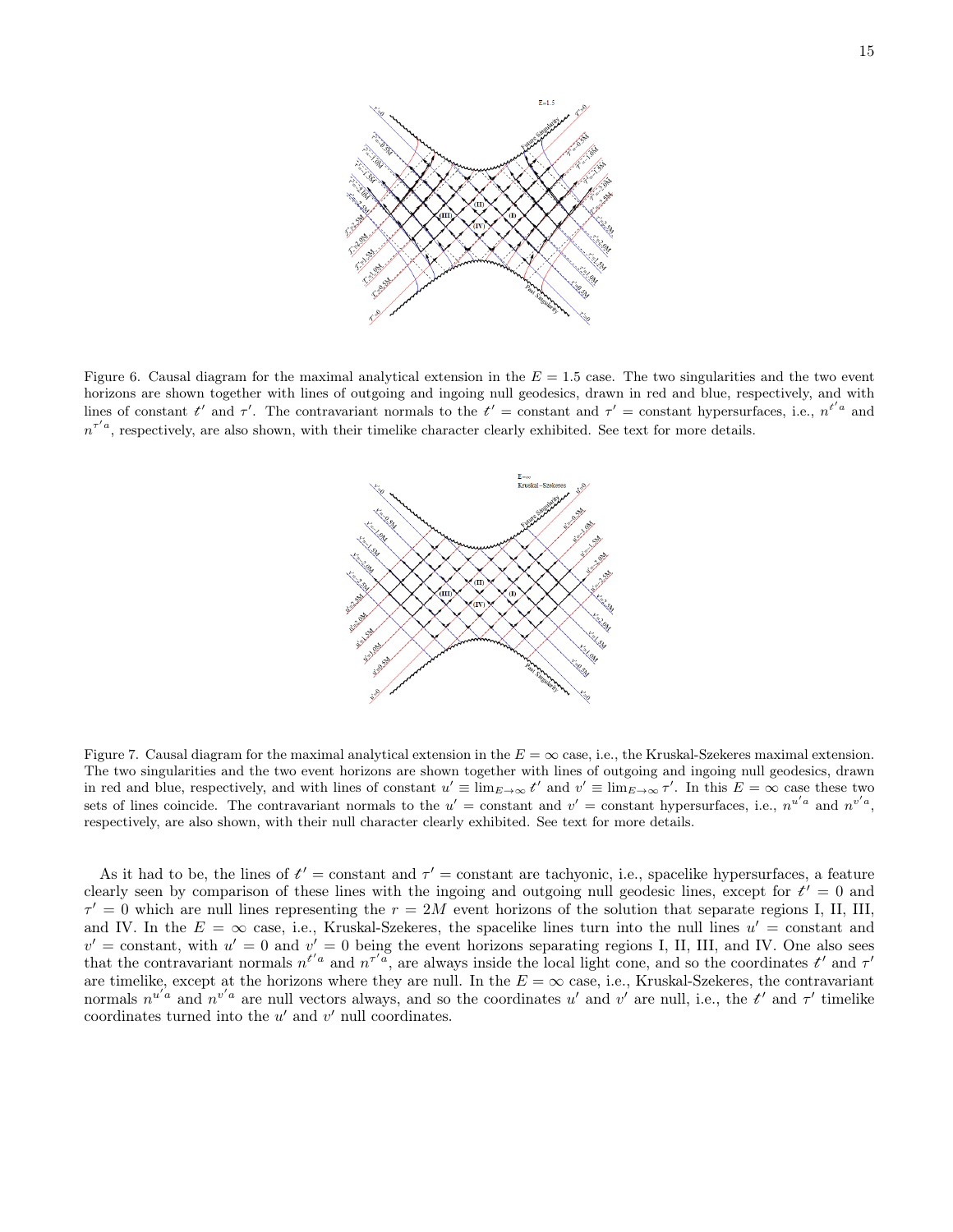### <span id="page-15-0"></span>VII. CONCLUSIONS

The scenario for maximally extend the Schwarzschild metric is now complete. Schwarzschild is the starting point. In the usual standard coordinates, also called Schwarzschild coordinates, its extension past the sphere  $r = 2M$  is cryptic, in any case is not maximal, and to exhibit it fully one needs two coordinate patches, altogether making it very difficult to obtain a complete interpretation. Departing from it, there is one branch alone, namely, the Painlevé-Gullstrand branch that works either with outgoing or with ingoing timelike congruences, or equivalently with outgoing or ingoing test particles placed over them, parameterized by their energy per unit mass E, and that in the  $E \to \infty$  limit ends in the Eddington-Finkelstein retarded or advanced null coordinates, respectively. The Painlevé-Gullstrand branch, including its Eddington-Finkelstein  $E = \infty$  endpoint, partially extends the Schwarzschild metric past  $r = 2M$ , but it is not maximal, to have the full solution one needs two coordinate patches, which again inhibits the full interpretation of the solution. Then, from Painlevé-Gullstrand there are two bifucartion branches. One branch is the Novikov-Lemaître that uses the Painlevé-Gullstrand time coordinate and an appropriate radial comoving coordinate. This branch extends the Schwarzschild metric past  $r = 2M$ , is maximal in the Novikov range  $0 < E < 1$  and partial only in the Lemaître range  $1 \leq E < \infty$ , ending, in the  $E \to \infty$  limit, in Minkowski. The other branch is the one we found here, with the two analytically extended Painlevé-Gullstrand time coordinates, one related to outgoing, the other to ingoing timelike congruences. This branch extends the Schwarzschild metric past  $r = 2M$ , is maximal and valid for  $1 \leq E < \infty$ , and ends, for  $E = \infty$ , directly, or if wished, via the two analytically extended Eddington-Finkelstein retarded and advanced null coordinates, in the Kruskal-Szekeres maximal extension. The maximally extended solutions of the Schwarzschild metric allow for an easy and full interpretation of its complex spacetime structure.

Indeed, whereas the partial extensions of the Schwarzschild metric are of great interest to analyze gravitational collapse of matter and physical phenomena involving black holes where a future event horizon makes its appearance, and in certain instances to analyze time reversal white hole phenomena, the maximal extensions deliver the full solution, showing a model dynamic universe with two separate spacetime sheets, containing a past spacelike singularity, with a white hole region delimited by a past event horizon, that join at a dynamic nontraversable Einstein-Rosen bridge, or wormhole whose throat expands up to  $r = 2M$ , to collapse into the inside of a future event horizon containing a black hole region with a future spacelike singularity separating again the two separate spacetime sheets of this model universe. Here, a family of maximal extensions of the Schwarzschild spacetime parameterized by the energy per unit mass E of congruences of outgoing and ingoing timelike geodesics has been obtained. In this unified description, the Kruskal-Szekeres maximal extension of sixty years ago is seen here as the important, but now particular, instance of this E family, namely, the one with  $E = \infty$ . This maximal description provides the link between Gullstrand-Painlevé and Kruskal-Szekeres.

### ACKNOWLEDGMENTS

We acknowledge FCT - Fundação para a Ciência e Tecnologia of Portugal for financial support through Project No. UIDB/00099/2020.

# APPENDIX: DETAILS FOR THE  $E \to 1$  LIMIT AND THE  $E \to \infty$  KRUSKAL-SZEKERES LIMIT FROM THE  $E > 1$  GENERIC CASE

In order to see the continuity of the maximal extension parameterized by  $E$ , we take the generic  $E > 1$  case, and from it obtain directly the limit to the case  $E = 1$ , and the limit to the case  $E = \infty$ , i.e., the Kruskal-Szekeres extension.

### $E = 1$  limit from  $E > 1$ :

Here we take the  $E \to 1$  limit of Eqs. [\(13\)](#page-5-2) and [\(14\)](#page-5-3). We will do it term by term in each equation. For Eq. (13) we have:  $\lim_{E \to 1} -4 \left( \frac{2E^2 - 1 + \frac{2M}{r} + 2E}{E^2 - 1 + \cdots} \right)$  $\frac{m}{r}+2E\sqrt{E^2-1+\frac{2M}{r}}$ <br> $E^2-1+\frac{2M}{r}$ and (14). We will<br>  $= -4 \frac{(1+\sqrt{\frac{2M}{r}})^2}{2M}$  $\frac{\sqrt{\frac{2M}{r}})^2}{\frac{2M}{r}}$ ;  $\lim_{E\to 1} \exp\left(-\frac{r}{2ME}\sqrt{E^2-1+\frac{2M}{r}}\right)=\exp\left(-\sqrt{\frac{r}{2M}}\right)$ ;  $\lim_{E\to 1} \left( \frac{\frac{M}{r}}{E^2 - 1 + \frac{M}{r} + \sqrt{E^2 - 1} \sqrt{E^2 - 1 + \frac{2M}{r}}} \right)$  $\sqrt{\frac{2E^2-1}{2E\sqrt{E^2-1}}} = (1+2\sqrt{E^2-1}\sqrt{\frac{r}{2M}})^{-\frac{1}{2\sqrt{E^2-1}}} = \exp\left[-\frac{1}{2\sqrt{E^2-1}}\right]$  $\frac{1}{2\sqrt{E^2-1}}\ln\left(1+2\sqrt{E^2-1}\right)$  ×  $\left[\left(\sqrt{\frac{r}{2M}}\right)\right] = \exp\left(-\sqrt{\frac{r}{2M}}\right); \, \lim_{E\to 1} -\frac{1}{M^2} \left(2E^2 - 1 + \frac{2M}{r} + 2E\sqrt{E^2 - 1 + \frac{2M}{r}}\right) = -\frac{1}{M^2} \left(1 + \sqrt{\frac{2M}{r}}\right)^2;$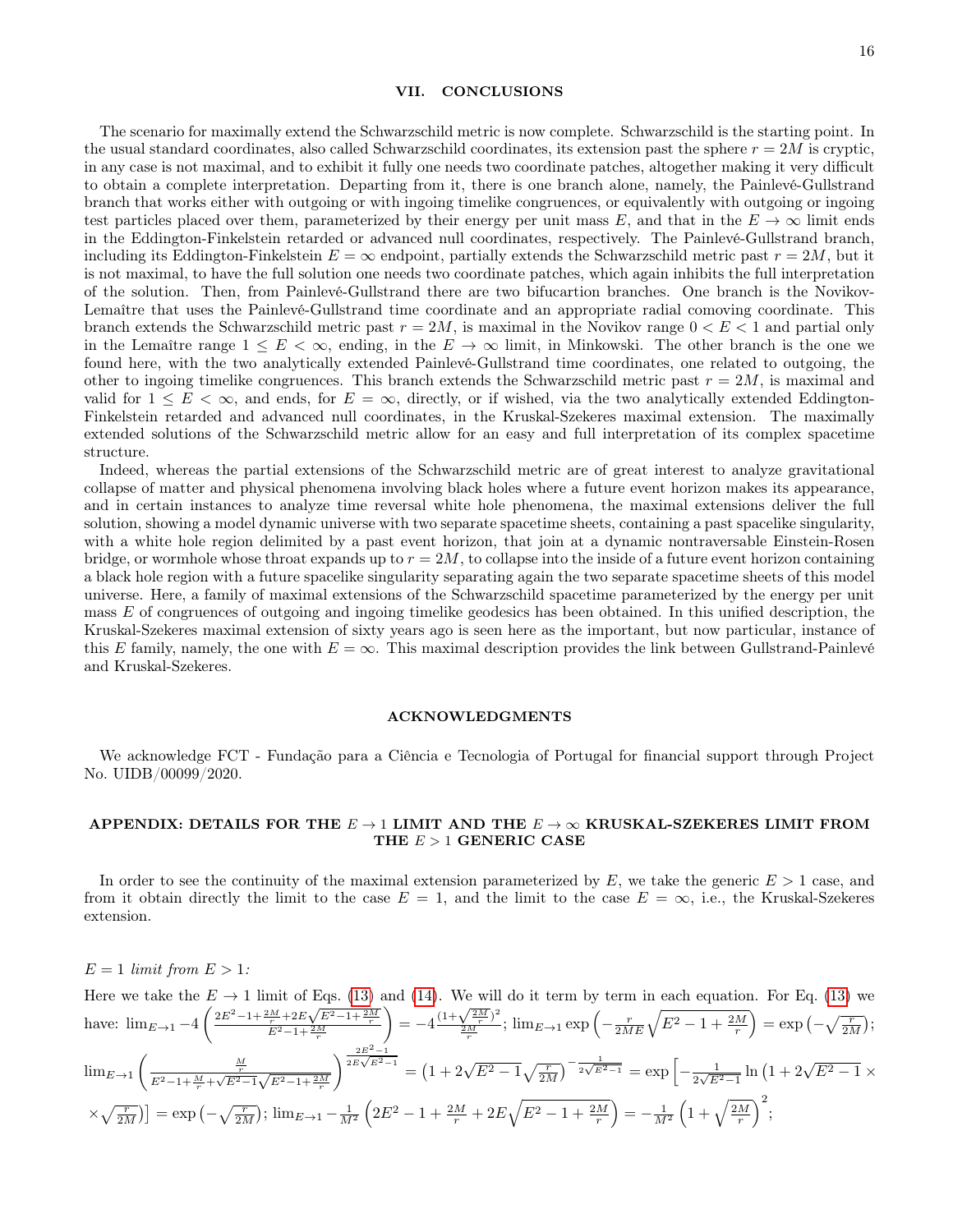$$
\lim_{E \to 1} \exp\left(-\frac{r}{2ME} \sqrt{E^2 - 1 + \frac{2M}{r}}\right) = \exp\left(-\sqrt{\frac{r}{2M}}\right); \lim_{E \to 1} \left(\frac{\frac{M}{E^2 - 1 + \frac{M}{r} + \sqrt{E^2 - 1} \sqrt{E^2 - 1 + \frac{2M}{r}}}}{E^2 - 1 + \frac{2M}{r}}\right)^{\frac{2E^2 - 1}{2E\sqrt{E^2 - 1}}} = \exp\left(-\sqrt{\frac{r}{2M}}\right);
$$
  
\n
$$
\lim_{E \to 1} 2\left(2E^2 - 1 + \frac{2M}{r}\right) = 2\left(1 + \frac{2M}{r}\right). \text{ Thus, Eq. (13) is now }\n\text{d}s^2 = -4\frac{(1 + \sqrt{\frac{2M}{2r}})^2}{\frac{2M}{r}} \exp\left(-2\sqrt{\frac{r}{2M}}\right) \left[-\frac{1}{M^2} \left(1 + \sqrt{\frac{2M}{r}}\right)^2 \times \exp\left(-2\sqrt{\frac{r}{2M}}\right) \left(\frac{r'^2}{r'^2}\right) + r^2\left(\frac{1}{4} + \frac{2M}{r}\right) \left(\frac{1}{4} + \frac{2M}{r}\right)\right]
$$
\n
$$
\times \exp\left(-2\sqrt{\frac{r}{2M}}\right) \left(\frac{r'^2}{r'^2}\right) + r'^2\left(1 + \frac{2M}{r}\right) \left(\frac{1}{4} + \frac{r'^2}{r^2}\right) + r^2\left(\frac{1}{4} + \frac{2M}{r}\right) \left(\frac{1}{4} + \frac{r'^2}{r'^2}\right).
$$
\nThis is the line element found for the  $E = 1$  case, see Eq. (21). For Eq. (14) we have: 
$$
\lim_{E \to 1} \left(\frac{\frac{r}{2E^2 - 1 + \frac{2M}{r}} - 1}{2E^2 - 1 + \frac{2M}{r}}\right) \frac{2M}{r} = \frac{\sqrt{\frac{r}{2M}} - 1}{\sqrt{\frac{r}{2M}} + 1};
$$
  
\n
$$
\lim_{E \to 1} \exp\left(\frac{r}{2ME} \sqrt{E^2 - 1 + \frac{2M}{r}}\right) = \exp\
$$

# $E \to \infty$  limit from  $E > 1$ , the Kruskal-Szekeres line element:

Here we take the  $E \to \infty$  limit of Eqs. [\(13\)](#page-5-2) and [\(14\)](#page-5-3). We will do it term by term in each equation. For Eq. (13) we have:  $\lim_{E \to \infty} -4 \left( \frac{2E^2 - 1 + \frac{2M}{r} + 2E}{E^2 - 1 + \frac{2M}{r} + 2E} \right)$ or Eqs. (15) and<br>  $\frac{m}{r}$  +2E $\sqrt{E^2-1+\frac{2M}{r}}$ <br>  $E^2-1+\frac{2M}{r}$  $\Big) = -16; \ \lim_{E \to \infty} \exp \left( -\frac{r}{2ME} \sqrt{E^2 - 1 + \frac{2M}{r}} \right) = \exp \left( -\frac{r}{2M} \right);$  $\lim_{E\to\infty}\left(\frac{M}{r}\frac{1}{E^2-1+\frac{M}{r}+\sqrt{E^2}}\right)$  $\frac{1}{E^2-1+\frac{M}{r}+\sqrt{E^2-1}\sqrt{E^2-1+\frac{2M}{r}}}$  $\int_{2E\sqrt{E^2-1}}^{2E^2-1} = \frac{M}{r} \frac{1}{2E^2}$ ;  $\lim_{E\to\infty} -\frac{1}{M^2} \left( 2E^2 - 1 + \frac{2M}{r} + 2E\sqrt{E^2 - 1 + \frac{2M}{r}} \right)$  $= -\frac{4E^2}{M^2}$ ;  $\lim_{E \to \infty} \exp\left(-\frac{r}{2ME}\sqrt{E^2 - 1 + \frac{2M}{r}}\right) = \exp\left(-\frac{r}{2M}\right)$ ;  $\lim_{E \to \infty} \left(\frac{\frac{M}{F}}{E^2 - 1 + \frac{M}{r} + \sqrt{E^2 - 1}\sqrt{E^2 - 1 + \frac{2M}{r}}}\right)$  $\sqrt{\frac{2E^2-1}{2E\sqrt{E^2-1}}}$  =  $=\frac{M}{r}\frac{1}{2E^2}$ ;  $\lim_{E\to\infty} 2(2E^2 - 1 + \frac{2M}{r}) = 4E^2$ . Thus, Eq [\(13\)](#page-5-2) is now  $ds^2 = -16 \exp(-\frac{r}{2M})\frac{M}{r}\frac{1}{2E^2}\left[-\frac{4E^2}{M^2}\exp(-\frac{r}{2M})\frac{M}{r}\times$  $\propto \frac{1}{2E^2} (v'^2 du'^2 + u'^2 dv'^2) + 4E^2 du' dv' \Big] + r^2 (d\theta^2 + \sin^2 \theta d\phi^2)$ , where for convenience of notation we have redefined the coordinates,  $u' \equiv t'$  and  $v' \equiv \tau'$ . Implementing definitely the  $E \to \infty$  limit, the term in  $(v'^2 du'^2 + u'^2 dv'^2)$  vanishes and one gets,  $ds^2 = -\frac{32M}{r} \exp\left(-\frac{r}{2M}\right) du' dv' + r^2 (d\theta^2 + \sin^2 \theta d\phi^2)$ . This is Eq.[\(29\)](#page-11-0), i.e., the Kruskal-Szekeres line element. For Eq. [\(14\)](#page-5-3) we have:  $\lim_{E\to\infty} \left( \frac{\frac{r}{2M} - 1}{2E} \right)$  $2E^2 - 1 + \frac{2M}{r} + 2E$  $\sqrt{E^2-1+\frac{2M}{r}}$  $\left( \frac{2M}{r} = \frac{\frac{r}{2M} - 1}{4E^2} \frac{2M}{r}; \lim_{E \to \infty} \exp\left( \frac{r}{2ME} \sqrt{E^2 - 1 + \frac{2M}{r}} \right)$  $= \exp\left(\frac{r}{2M}\right); \lim_{E\to\infty}\left[\frac{r}{M}\left(E^2-1+\frac{M}{r}+\right)\right]$  $\sqrt{E^2-1}\sqrt{E^2-1+\frac{2M}{r}}\bigg]\bigg|^{\frac{2E^2-1}{2E\sqrt{E^2-1}}}= \frac{r}{\sqrt{2}}$  $\frac{1}{M}$  2 $E^2$ . Thus, redefining for convenience of notation the coordinates  $t'$  and  $\tau'$  as  $u' \equiv t'$  and  $v' \equiv \tau'$ , Eq  $(14)$  in the  $E \to \infty$  limit turns into  $\left(\frac{r}{2M} - 1\right) \exp\left(\frac{r}{2M}\right) = -\frac{u'}{M}$  $\frac{u'}{M}\frac{v'}{M}$ . This is Eq. [\(30\)](#page-11-1), i.e., the Kruskal-Szekeres implicit definition of r in terms of u' and v'. Seen through this direct limiting procedure, the Kruskal-Szekeres solution is indeed a particular case of the  $E$  family of maximal extensions. In no place there was explicit need to resort to Eddington-Finkelstein null coordinates and their analytical extended versions.

<span id="page-16-4"></span>[5] A. Einstein and N. Rosen, "The particle problem in the general theory of relativity", Phys. Rev. 48, 73 (1935).

<span id="page-16-0"></span><sup>[1]</sup> K. Schwarzschild, "Über das Gravitationsfeld eines Massenpunktes nach der Einsteinschen Theorie", Sitzungsberichte der Königlich Preussischen Akademie Wissenschaften 1916, 189 (1916).

<span id="page-16-1"></span><sup>[2]</sup> J. Droste, "The field of a single centre in Einstein's theory of gravitation and the motion of a particle in that field", Koninklijke Nederlandsche Akademie van Wetenschappen Proceedings 19, 197 (1917).

<span id="page-16-2"></span><sup>[3]</sup> D. Hilbert, "Die Grundlagen der Physik (Zweite Mitteilung)", Nachrichten von der Gesellschaft der Wissenschaften zu Göttingen, Mathematisch-Physikalische Klasse 1917, 53 (1917).

<span id="page-16-3"></span><sup>[4]</sup> G. D. Birkhoff, Relativity and Modern Physics (Harvard University Press, Cambridge Massachusetts 1923).

<span id="page-16-5"></span><sup>[6]</sup> C. W. Misner and J. A. Wheeler, "Classical physics as geometry: Gravitation, electromagnetism, unquantized charge, and mass as properties of curved empty space", Annals of Physics 2, 525 (1957).

<span id="page-16-6"></span><sup>[7]</sup> M. S. Morris and K. S. Thorne, "Wormholes in spacetime and their use for interstellar travel: A tool for teaching general relativity", Am. J. Phys. 56, 395 (1988).

<span id="page-16-7"></span><sup>[8]</sup> J. P. S. Lemos, F. S. N. Lobo, and S. Q. de Oliveira, "Morris-Thorne wormholes with a cosmological constant", Phys. Rev. D 68, 064004 (2003); [arXiv:gr-qc/0302049.](http://arxiv.org/abs/gr-qc/0302049)